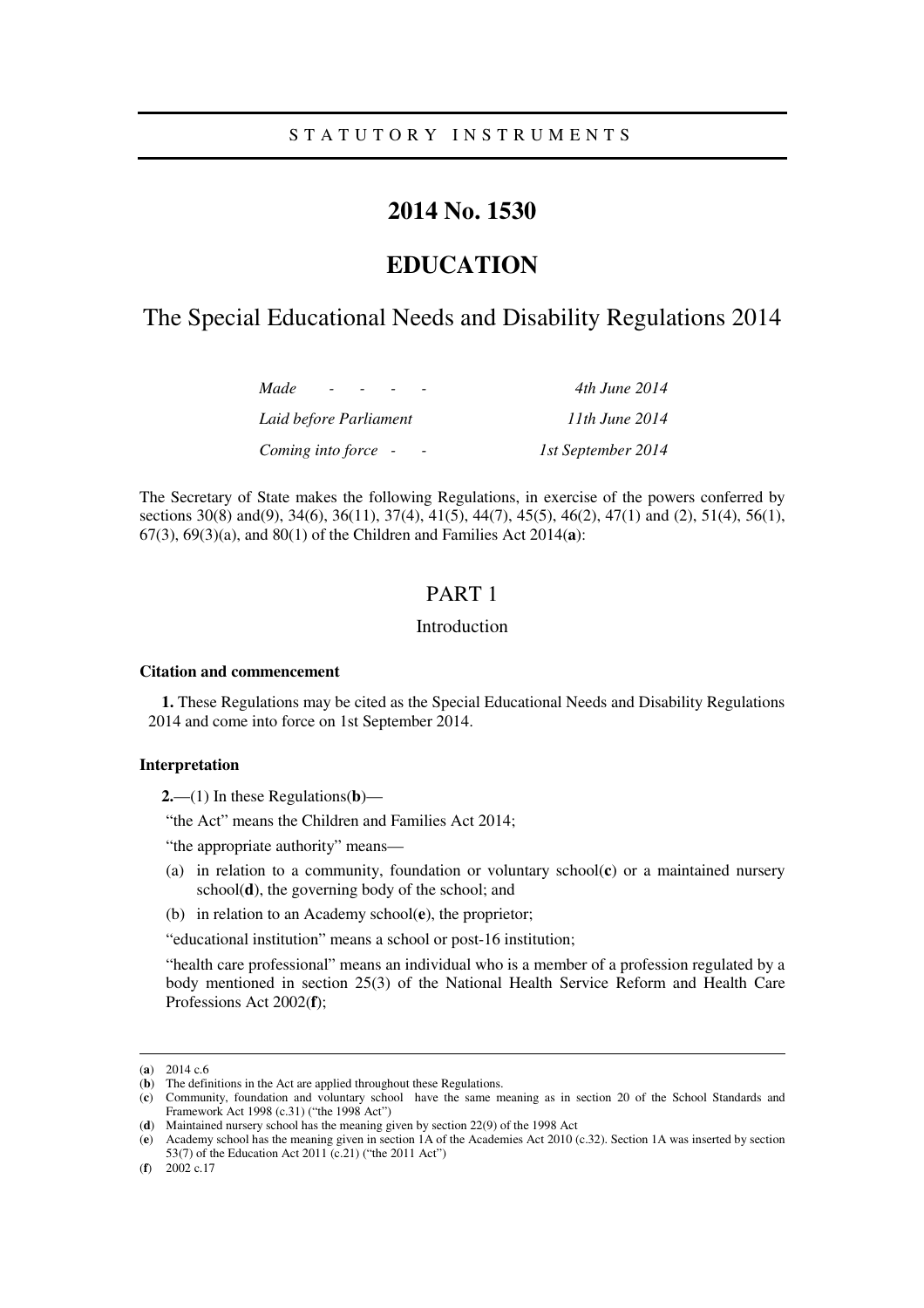"infant school" means a primary school for the purpose of providing education for children who are of compulsory school age but have not attained the age of eight, even though it may also provide education for children below compulsory school age;

"junior school" means a primary school for the purpose of providing education for children who are of compulsory school age who have attained the age of eight;

"relevant school" means a mainstream school or a maintained nursery school;

"responsible commissioning body" has the meaning given in section 42(4) of the Act;

"the SENCO", in relation to a relevant school, means the person who has been designated to be the special educational needs co-ordinator for the school by the appropriate authority in accordance with section 67 of the Act;

"transfer between phases of education" means a transfer from—

- (a) relevant early years education to school;
- (b) infant school to junior school;
- (c) primary school to middle school;
- (d) primary school to secondary school;
- (e) middle school to secondary school; or
- (f) secondary school(**a**) to a post-16 institution;

"year 9" means the year of compulsory schooling in which the majority of pupils in the class attain the age of 14.

(2) Preparation for adulthood and independent living includes preparation relating to—

- (a) finding employment;
- (b) obtaining accommodation;
- (c) participation in society.

# PART 2

## Children and young people with special educational needs

#### *Assessments*

#### **Consideration of request**

<u>.</u>

**3.** A local authority must consult the child's parent or the young person as soon as practicable after—

- (a) receiving a request for an EHC needs assessment under section 36(1) of the Act, or
- (b) becoming responsible for the child or young person in accordance with section 24 of the Act,

before determining whether it may be necessary for special educational provision to be made in accordance with an EHC plan for the child or young person.

#### **Determination whether or not special educational provision may be necessary**

**4.**—(1) Where a local authority determines that it is not necessary for special educational provision to be made in accordance with an EHC plan it must notify the child's parent or the young person in accordance with section 36(5) of the Act as soon as practicable, but in any event within 6 weeks of—

<sup>(</sup>**a**) Primary school, middle school and secondary school have the meaning in section 5 of the Education Act 1996 (c.56) ("the 1996 Act").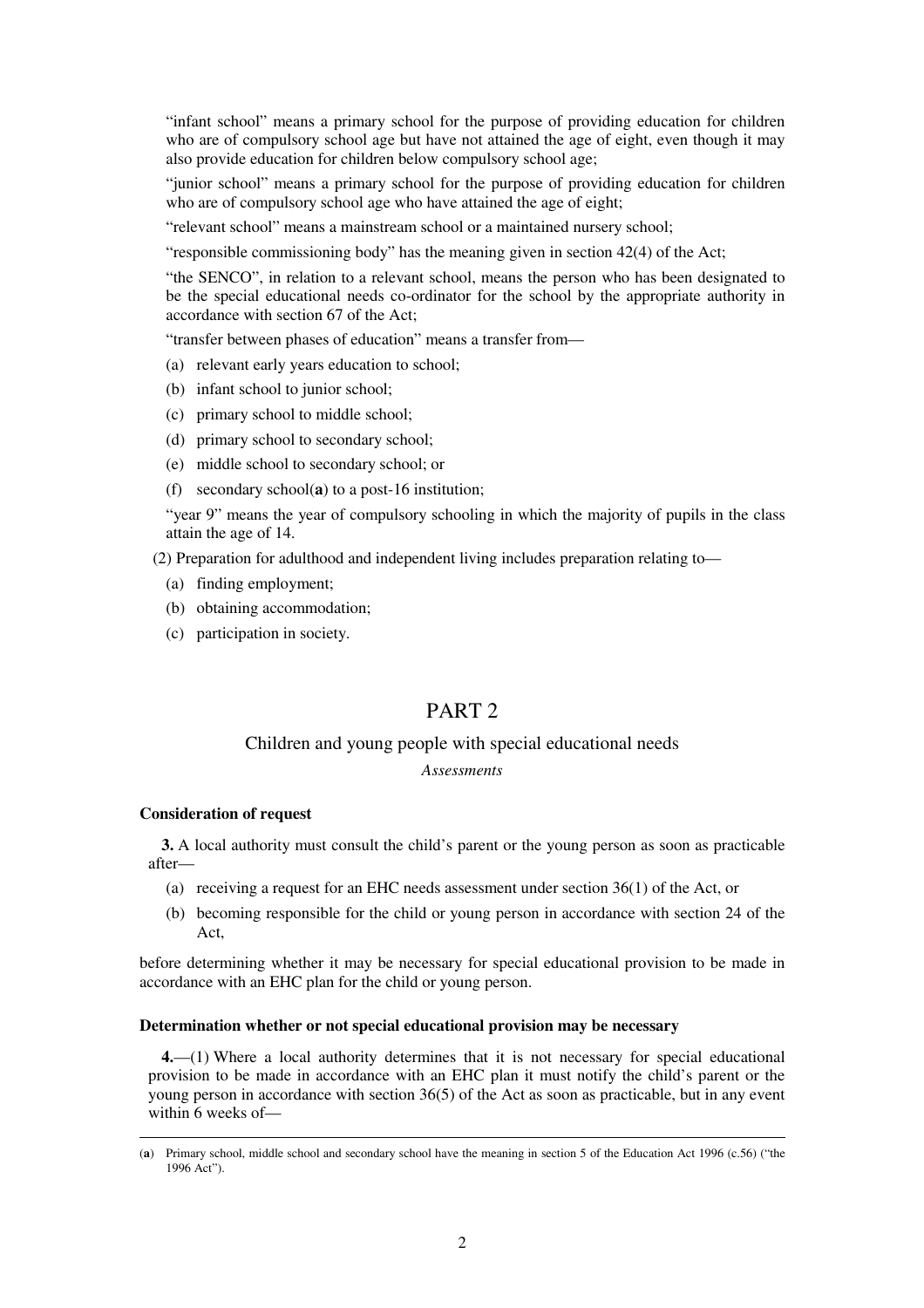- (a) receiving a request for an EHC needs assessment under section 36(1) of the Act, or
- (b) becoming responsible for the child or young person in accordance with section 24 of the Act.

(2) Where the local authority is considering securing an EHC needs assessment it must also notify—

- (a) the responsible commissioning body;
- (b) the officers of the local authority who exercise the local authority's social services functions for children or young people with special educational needs;
- (c) in relation to a child—
	- (i) if the child is a registered pupil(**a**) at a school, the head teacher of that school (or the person holding the equivalent position), or
	- (ii) if the child receives education from a provider of relevant early years education, the person identified as having responsibility for special educational needs (if any) in relation to that provider; and
- (d) in relation to a young person—
	- (i) if the young person is a registered pupil at a school, the head teacher of that school (or the person holding the equivalent position), or
	- (ii) if the young person is a student at a post-16 institution, to the principal of that institution (or the person holding the equivalent position).

#### **Decision whether or not to conduct an EHC needs assessment**

**5.**—(1) The local authority must notify the child's parent or the young person as soon as practicable and in any event within 6 weeks of—

- (a) receiving a request for an assessment under section 36(1) of the Act, or
- (b) becoming responsible for the child or young person in accordance with section 24 of the Act

of its decision whether or not it is necessary to secure an EHC needs assessment for the child or young person.

(2) The local authority must also notify the persons who were notified in accordance with regulation 4(2) of its decision.

(3) When notifying the child's parent or the young person of its decision that it is not necessary to secure an EHC needs assessment for the child or young person, it must also notify them of—

- (a) their right to appeal that decision;
- (b) the time limits for doing so;
- (c) the information concerning mediation, set out in regulation 32; and
- (d) the availability of—
	- (i) disagreement resolution services; and
	- (ii) information and advice about matters relating to the special educational needs of children and young people.

(4) The local authority need not comply with the time limit referred to in paragraph (1) if it is impractical to do so because—

(a) the local authority has requested advice from the head teacher or principal of a school or post-16 institution during a period beginning one week before any date on which that school or institution was closed for a continuous period of not less than 4 weeks from that date and ending one week before the date on which it re-opens;

<sup>(</sup>**a**) Pupil has the meaning in section 3 of the 1996 Act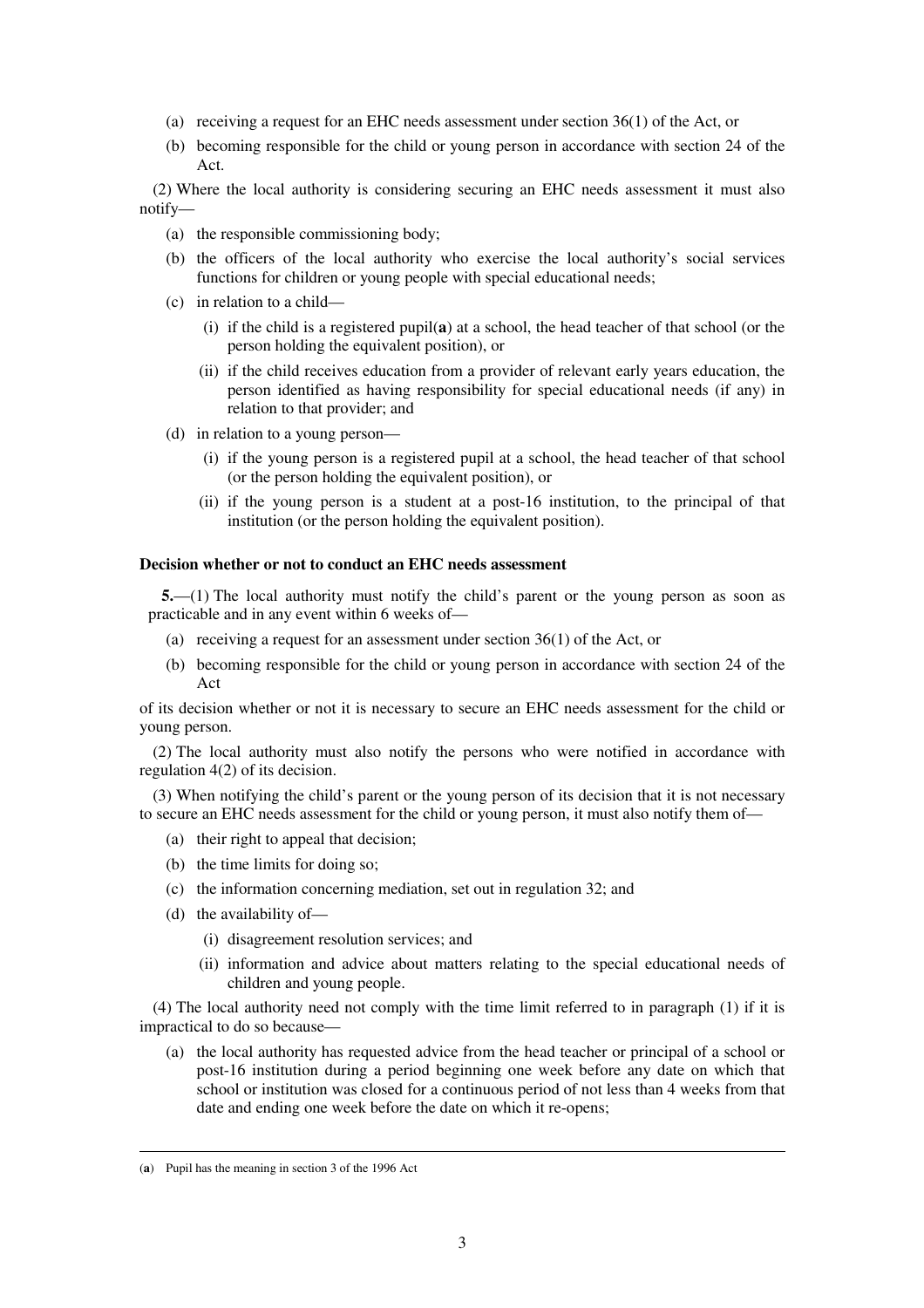- (b) the authority has requested advice from the person identified as having responsibility for special educational needs (if any), in relation to, or other person responsible for, a child's education at a provider of relevant early years education during a period beginning one week before any date on which that provider was closed for a continuous period of not less than 4 weeks from that date and ending one week before the date on which it reopens;
- (c) exceptional personal circumstances affect the child, the child's parent, or the young person during the time period referred to in paragraph (1); or
- (d) the child, the child's parent, or the young person, are absent from the area of the authority for a continuous period of not less than 4 weeks during the time period referred to in paragraph (1).

### **Information and advice to be obtained of EHC Needs Assessments**

**6.**—(1) Where the local authority secures an EHC needs assessment for a child or young person, it must seek the following advice and information, on the needs of the child or young person, and what provision may be required to meet such needs and the outcomes that are intended to be achieved by the child or young person receiving that provision—

- (a) advice and information from the child's parent or the young person;
- (b) educational advice and information—
	- (i) from the head teacher or principal of the school or post-16 or other institution that the child or young person is attending, or
	- (ii) where this is not available, from a person who the local authority is satisfied has experience of teaching children or young people with special educational needs, or knowledge of the differing provision which may be called for in different cases to meet those needs, or
	- (iii) if the child or young person is not currently attending a school or post-16 or other institution and advice cannot be obtained under sub-paragraph (ii), from a person responsible for educational provision for the child or young person, and
	- (iv) if any parent of the child or young person is a serving member of Her Majesty's armed forces, also from the Secretary of State for Defence;
- (c) medical advice and information from a health care professional identified by the responsible commissioning body;
- (d) psychological advice and information from an educational psychologist;
- (e) advice and information in relation to social care;
- (f) advice and information from any other person the local authority thinks is appropriate;
- (g) where the child or young person is in or beyond year 9, advice and information in relation to provision to assist the child or young person in preparation for adulthood and independent living; and
- (h) advice and information from any person the child's parent or young person reasonably requests that the local authority seek advice from.

(2) Where it appears to the authority, in consequence of medical advice or otherwise, that the child or young person in question is either or both—

- (a) hearing impaired;
- (b) visually impaired,

and any person from whom advice and information is sought as provided in paragraph  $(1)(b)$  is not qualified to teach children or young people who are so impaired, then the advice sought shall be advice given after consultation with a person who is so qualified.

(3) When seeking advice in accordance with paragraph  $(1)(b)$  to  $(h)$ , the local authority must provide the person from whom advice is being sought with copies of—

(a) any representations made by the child's parent or the young person, and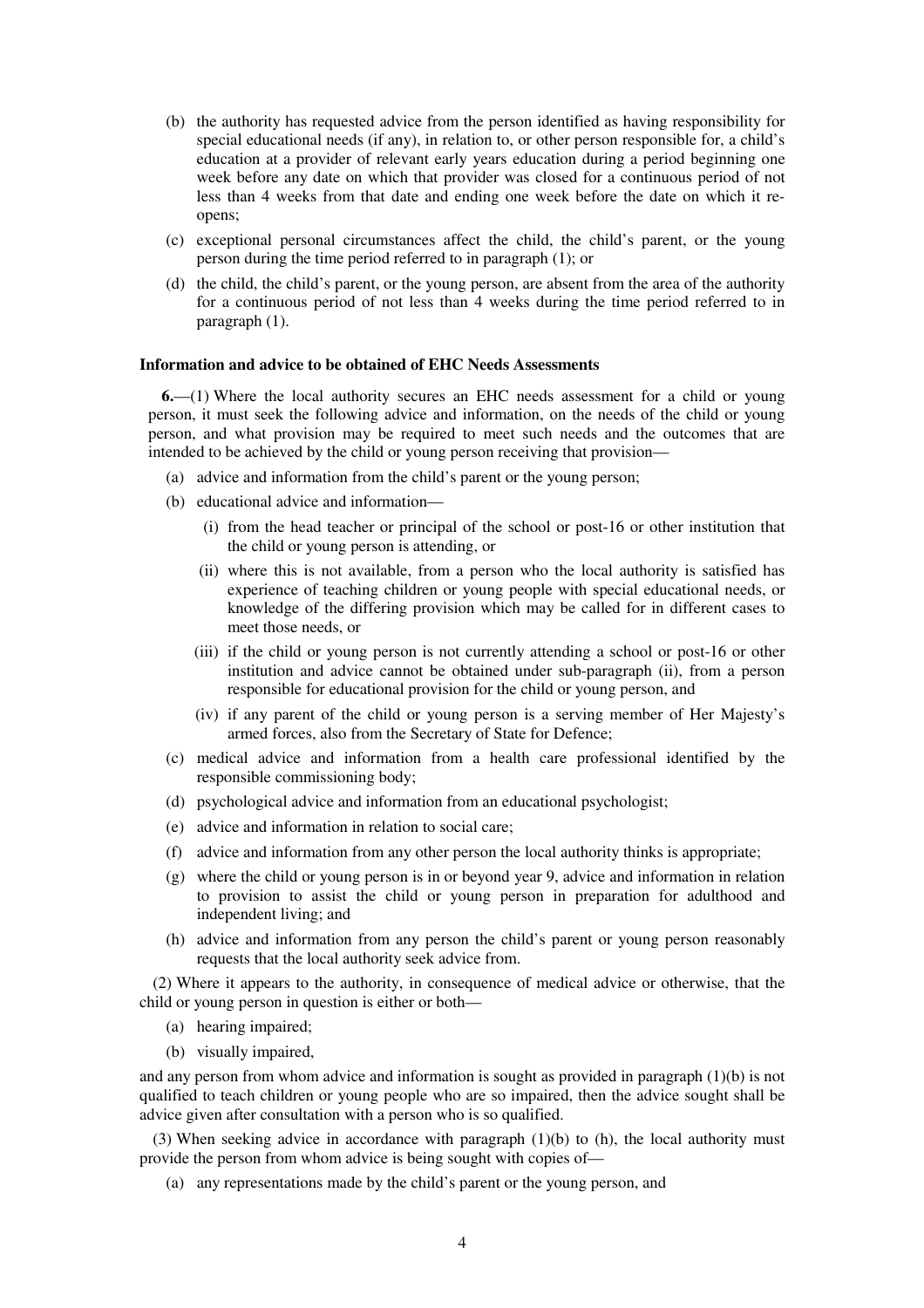(b) any evidence submitted by or at the request of the child's parent or the young person.

(4) The local authority must not seek any of the advice referred to in paragraphs (1)(b) to (h) if such advice has previously been provided for any purpose and the person providing that advice, the local authority and the child's parent or the young person are satisfied that it is sufficient for the purposes of an EHC needs assessment.

### **Matters to be taken into account in securing an EHC needs assessment**

**7.** When securing an EHC needs assessment a local authority must—

- (a) consult the child and the child's parent, or the young person and take into account their views, wishes and feelings;
- (b) consider any information provided to the local authority by or at the request of the child, the child's parent or the young person;
- (c) consider the information and advice obtained in accordance with regulation 6(1);
- (d) engage the child and the child's parent, or the young person and ensure they are able to participate in decisions; and
- (e) minimise disruption for the child, the child's parent, the young person and their family.

#### **Duty to co-operate in EHC needs assessments**

**8.**—(1) Where a local authority requests the co-operation of a body in securing an EHC needs assessment in accordance with section 31 of the Act, that body must comply with such a request within 6 weeks of the date on which they receive it.

(2) A body need not comply with the time limit referred to in paragraph (1) if it is impractical to do so because—

- (a) exceptional circumstances affect the child, the child's parent or the young person during that 6 week period;
- (b) the child, the child's parent or the young person are absent from the area of the authority for a continuous period of not less than 4 weeks during that 6 week period; or
- (c) the child or young person fails to keep an appointment for an examination or a test made by the body during that 6 week period.

#### **Provision of advice, information and support to parents and young people**

**9.** When securing an EHC needs assessment the local authority must consider whether the child's parent or the young person requires any information, advice and support in order to enable them to take part effectively in the EHC needs assessment, and if it considers that such information, advice or support is necessary, it must provide it.

#### **Decision not to secure an EHC plan**

**10.**—(1) Where, following an EHC needs assessment, a local authority decides that it is not necessary for special educational provision to be made for a child or young person in accordance with an EHC plan, the notification given in accordance with section 36(9) must be given as soon as practicable, and in any event within 16 weeks of the local authority receiving a request for an EHC needs assessment in accordance with section  $36(1)$  of the Act, or of the local authority becoming responsible for the child or young person in accordance with section 24 of the Act.

(2) It must also notify the responsible commissioning body and the person notified in accordance with regulation  $4(2)(c)$  or (d).

(3) When notifying a child's parent or young person in accordance with paragraph (1) the local authority must also notify them of—

- (a) their right to appeal that decision;
- (b) the time limits for doing so;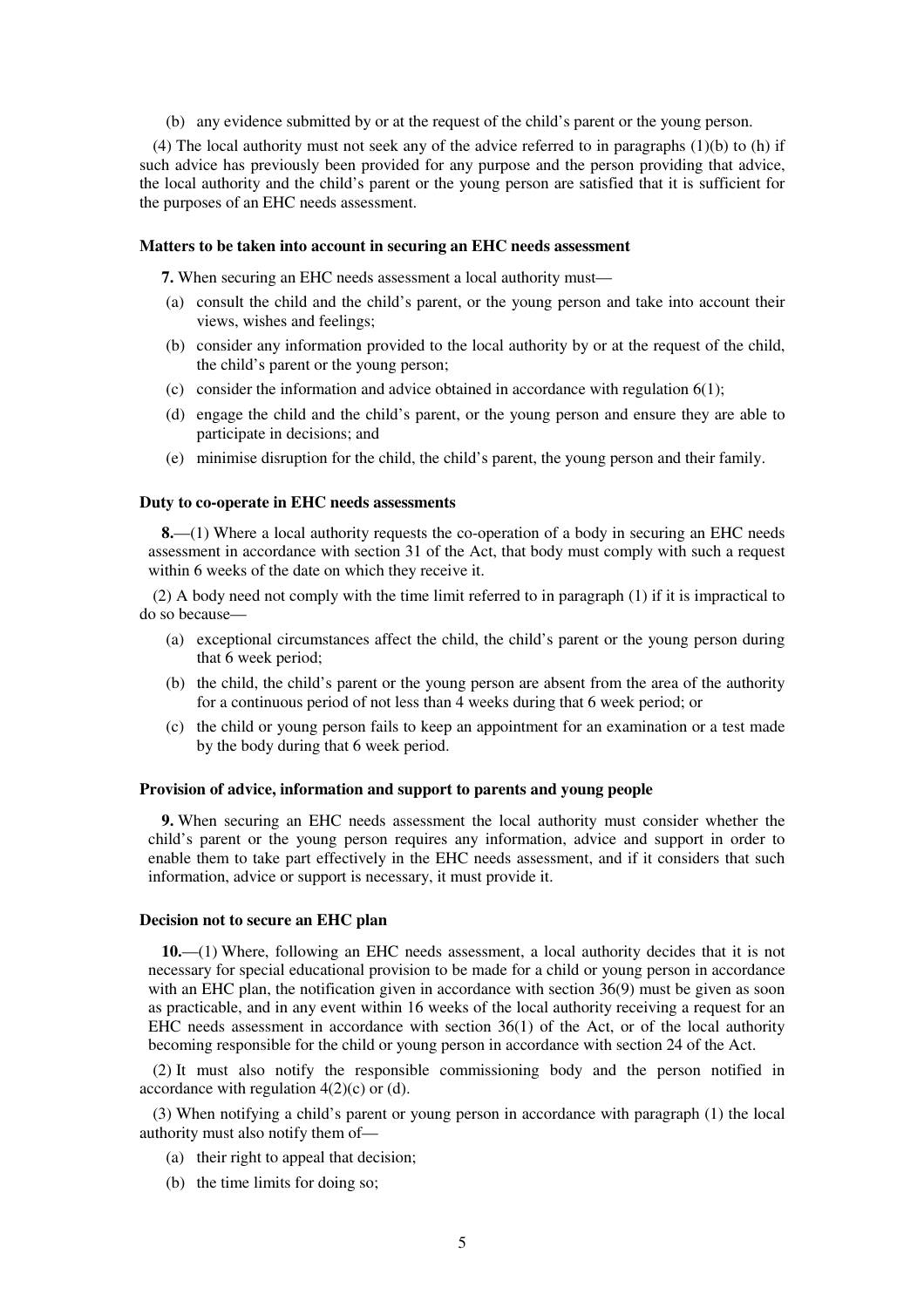- (c) the information concerning mediation, set out in regulation 32; and
- (d) the availability of—
	- (i) disagreement resolution services; and
	- (ii) information and advice about matters relating to the special educational needs of children and young people.

(4) The local authority need not comply with the time limit referred to in paragraph (1) if it is impractical to do so because—

- (a) the authority has requested advice from the head teacher or principal of a school or post-16 institution during a period beginning one week before any date on which that school or institution was closed for a continuous period of not less than 4 weeks from that date and ending one week before the date on which it re-opens;
- (b) the authority has requested advice from the person identified as having responsibility for special educational needs (if any) in relation to, or other person responsible for, a child's education at a provider of relevant early years education during a period beginning one week before any date on which that provider was closed for a continuous period of not less than 4 weeks from that date and ending one week before the date on which it reopens;
- (c) exceptional personal circumstances affect the child or the child's parent, or the young person during that time period ; or
- (d) the child or the child's parent, or the young person, are absent from the area of the authority for a continuous period of not less than 4 weeks during that time period.

### *EHC Plans*

#### **Preparation of EHC plans**

**11.** When preparing a child or young person's EHC Plan a local authority must—

- (a) take into account the evidence received when securing the EHC needs assessment; and
- (b) consider how best to achieve the outcomes to be sought for the child or young person.

### **Form of EHC plan**

**12.**—(1) When preparing an EHC plan a local authority must set out—

- (a) the views, interests and aspirations of the child and his parents or the young person (section A);
- (b) the child or young person's special educational needs (section B);
- (c) the child or young person's health care needs which relate to their special educational needs (section C);
- (d) the child or young person's social care needs which relate to their special educational needs or to a disability (section D);
- (e) the outcomes sought for him or her (section E);
- (f) the special educational provision required by the child or young person (section F);
- (g) any health care provision reasonably required by the learning difficulties or disabilities which result in the child or young person having special educational needs (section G);
- (h) (i) any social care provision which must be made for the child or young person as a result of section 2 of the Chronically Sick and Disabled Persons Act 1970(**a**) (section  $H1$ :

<sup>(</sup>**a**) 1970 c.44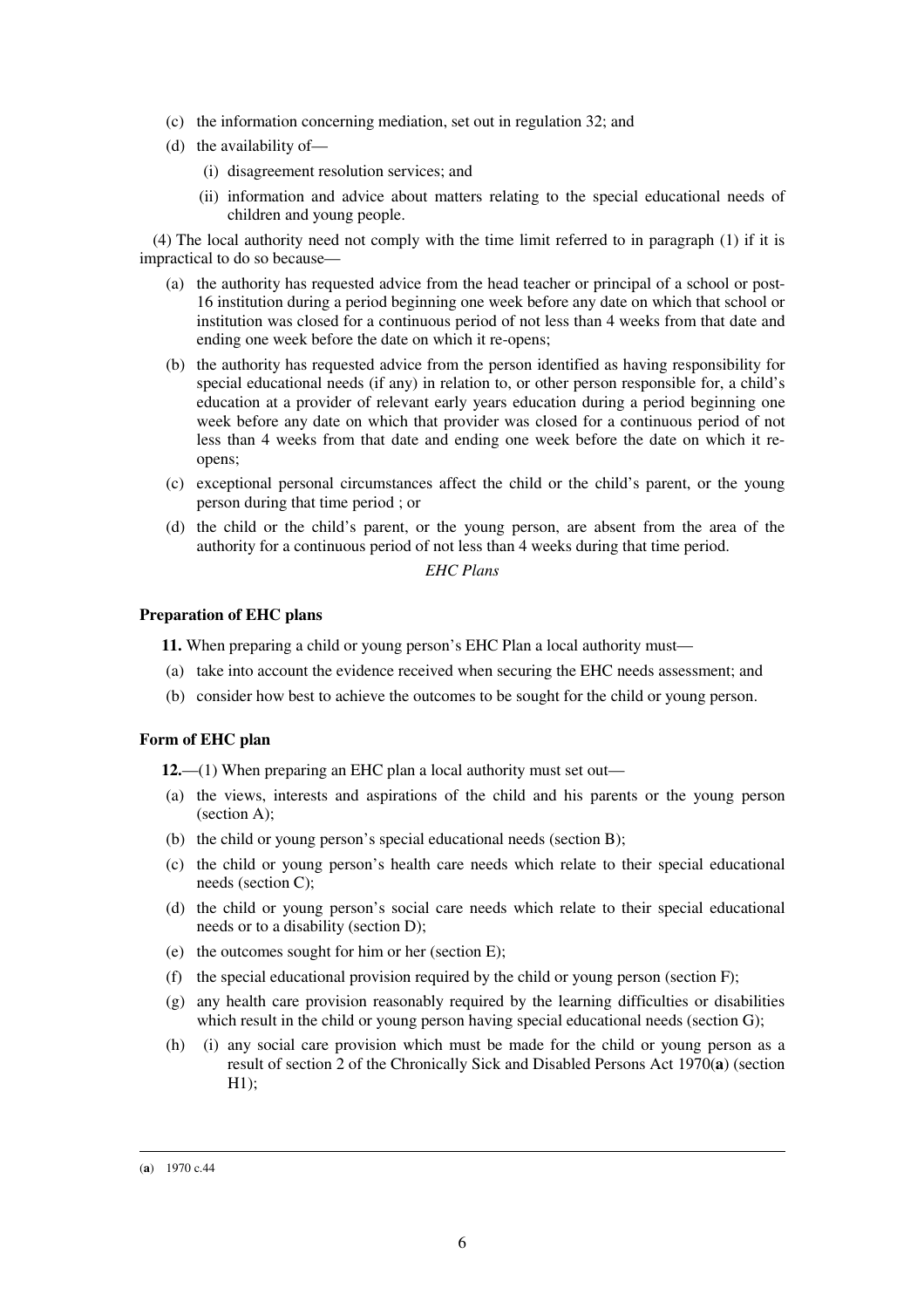- (ii) any other social care provision reasonably required by the learning difficulties or disabilities which result in the child or young person having special educational needs (section H2);
- (i) the name of the school, maintained nursery school, post-16 institution or other institution to be attended by the child or young person and the type of that institution or, where the name of a school or other institution is not specified in the EHC plan, the type of school or other institution to be attended by the child or young person (section I); and
- (j) where any special educational provision is to be secured by a direct payment, the special educational needs and outcomes to be met by the direct payment (section J),

and each section must be separately identified.

(2) The health care provision specified in the EHC Plan in accordance with paragraph  $(1)(g)$ must be agreed by the responsible commissioning body.

(3) Where the child or young person is in or beyond year 9, the EHC plan must include within the special educational provision, health care provision and social care provision specified, provision to assist the child or young person in preparation for adulthood and independent living.

(4) The advice and information obtained in accordance with regulation 6(1) must be set out in appendices to the EHC plan (section K).

#### **Timescales for EHC plans**

**13.**—(1) When a local authority sends a draft plan to a child's parent or young person it must—

- (a) give them at least 15 days, beginning with the day on which the draft plan was served, in which to—
	- (i) make representations about the content of the draft plan, and to request that a particular school or other institution be named in the plan; and
	- (ii) require the local authority to arrange a meeting between them and an officer of the local authority at which the draft plan can be discussed; and
- (b) advise them where they can find information about the schools and colleges that are available for the child or young person to attend.
- (2) A local authority must send the finalised EHC plan to—
	- (a) the child's parent or to the young person;
	- (b) the governing body, proprietor or principal of any school, other institution or provider of relevant early years education named in the EHC plan; and
	- (c) to the responsible commissioning body,

as soon as practicable, and in any event within 20 weeks of the local authority receiving a request for an EHC needs assessment in accordance with section 36(1) of the Act, or of the local authority becoming responsible for the child in accordance with section 24 of the Act.

(3) The local authority need not comply with the time limit referred to in paragraph (2) if it is impractical for any of the reasons set out in regulation  $10(4)(a)$  to  $(d)$ 

#### **Sending the finalised EHC plan**

**14.**—(1) The finalised EHC plan must be in the form of the draft plan sent in accordance with regulation 13(1), or in a form modified in the light of the representations made in accordance with that regulation.

(2) When sending a copy of the finalised EHC plan to the child's parent or the young person in accordance with section  $39(8)(a)$  or  $40(5)(a)$  of the Act, the local authority must notify them of-

- (a) their right to appeal matters within the EHC plan in accordance with section  $51(2)(c)$  of the Act;
- (b) the time limits for doing so;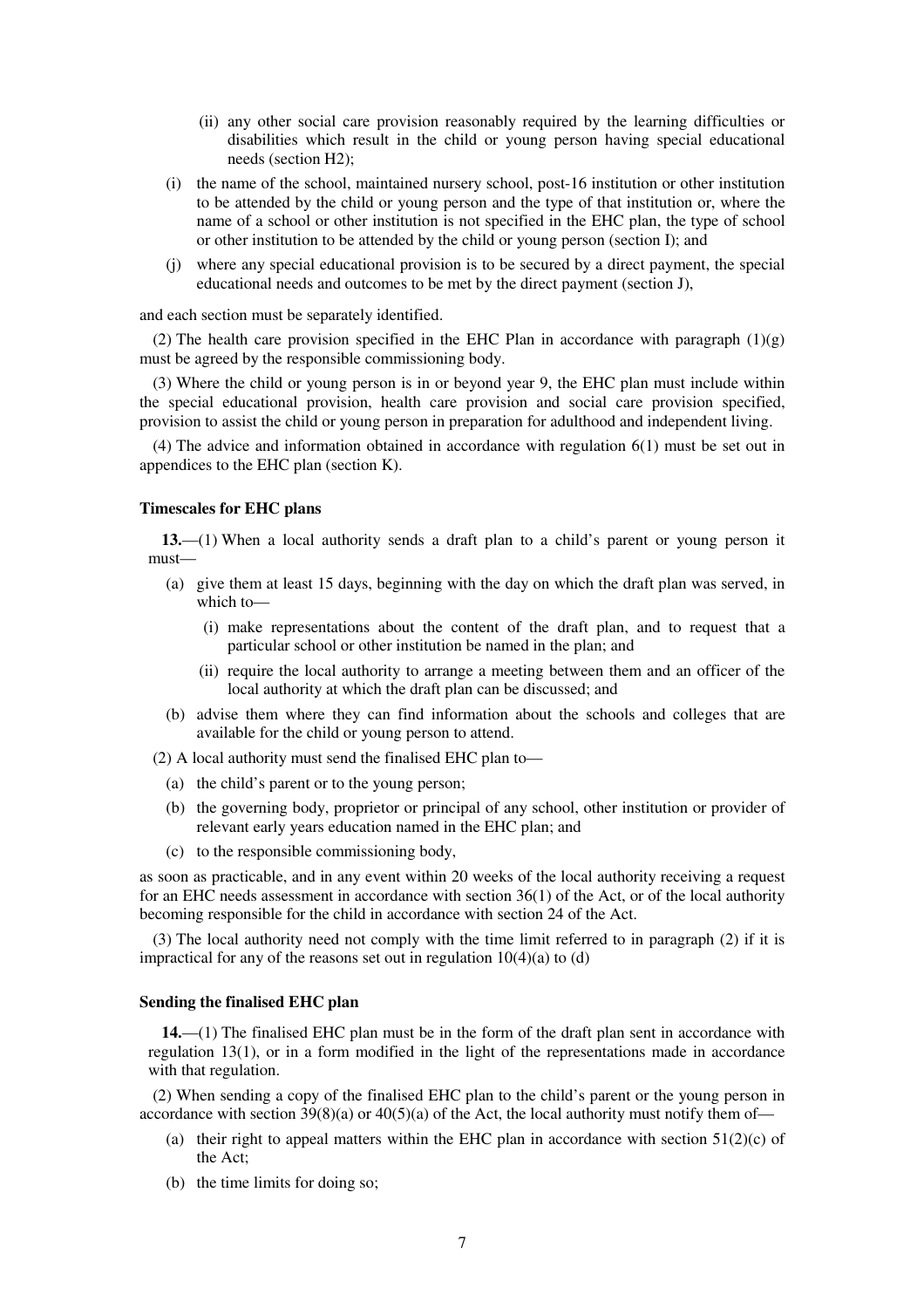- (c) the information concerning mediation, set out in regulation 32; and
- (d) the availability of—
	- (i) disagreement resolution services; and
	- (ii) advice and information about matters relating to the special educational needs of children and young people.

#### **Transfer of EHC plans**

**15.**—(1) This regulation applies where a child or young person in respect of whom an EHC plan is maintained moves from the area of the local authority which maintains the EHC plan ("the old authority") into the area of another local authority ("the new authority").

(2) The old authority shall transfer the EHC plan to the new authority ("the transfer") on the day of the move or, where it has not become aware of the move at least 15 working days prior to that move, within 15 working days beginning with the day on which it did become aware.

(3) From the date of the transfer—

- (a) the EHC plan is to be treated as if it had been made by the new authority on the date on which it was made by the old authority and must be maintained by the new authority; and
- (b) where the new authority makes an EHC needs assessment and the old authority has supplied the new authority with advice obtained in pursuance of the previous assessment the new authority must not seek further advice where the person providing that advice, the old authority and the child's parent or the young person are satisfied that the advice obtained in pursuance of the previous assessment is sufficient for the purpose of the new authority arriving at a satisfactory assessment.

(4) The new authority must, within 6 weeks of the date of the transfer, inform the child's parent or the young person of the following—

- (a) that the EHC plan has been transferred;
- (b) whether it proposes to make an EHC needs assessment; and
- (c) when it proposes to review the EHC plan in accordance with paragraph (5).

(5) The new authority must review the EHC plan in accordance with section 44 of the Act before the expiry of the later of—

- (a) the period of 12 months beginning with the date of making of the EHC plan, or as the case may be, with the previous review, or
- (b) the period of 3 months beginning with the date of the transfer.

(6) Where, by virtue of the transfer, the new authority comes under a duty to arrange the child or young person's attendance at a school or other institution specified in the EHC plan but in the light of the child or young person's move that attendance is no longer practicable, the new authority must arrange for the child or young person's attendance at another school or other institution appropriate for him or her until such time as it is possible to amend the EHC plan.

(7) Where, by virtue of the child or young person's move, another commissioning body becomes the responsible commissioning body for that child or young person, the original responsible commissioning body must notify the new responsible commissioning body of the move on the day of the move or where it has not become aware of the move at least 15 working days prior to that move, within 15 working days beginning on the day on which it did become aware.

(8) Where it is not practicable for that new commissioning body to arrange the health care provision specified in the EHC plan, it must, within 15 working days beginning with the date on which it became aware of the move, request that the new local authority makes an EHC needs assessment or reviews the EHC Plan, and where the new local authority receives such a request it must comply with that request.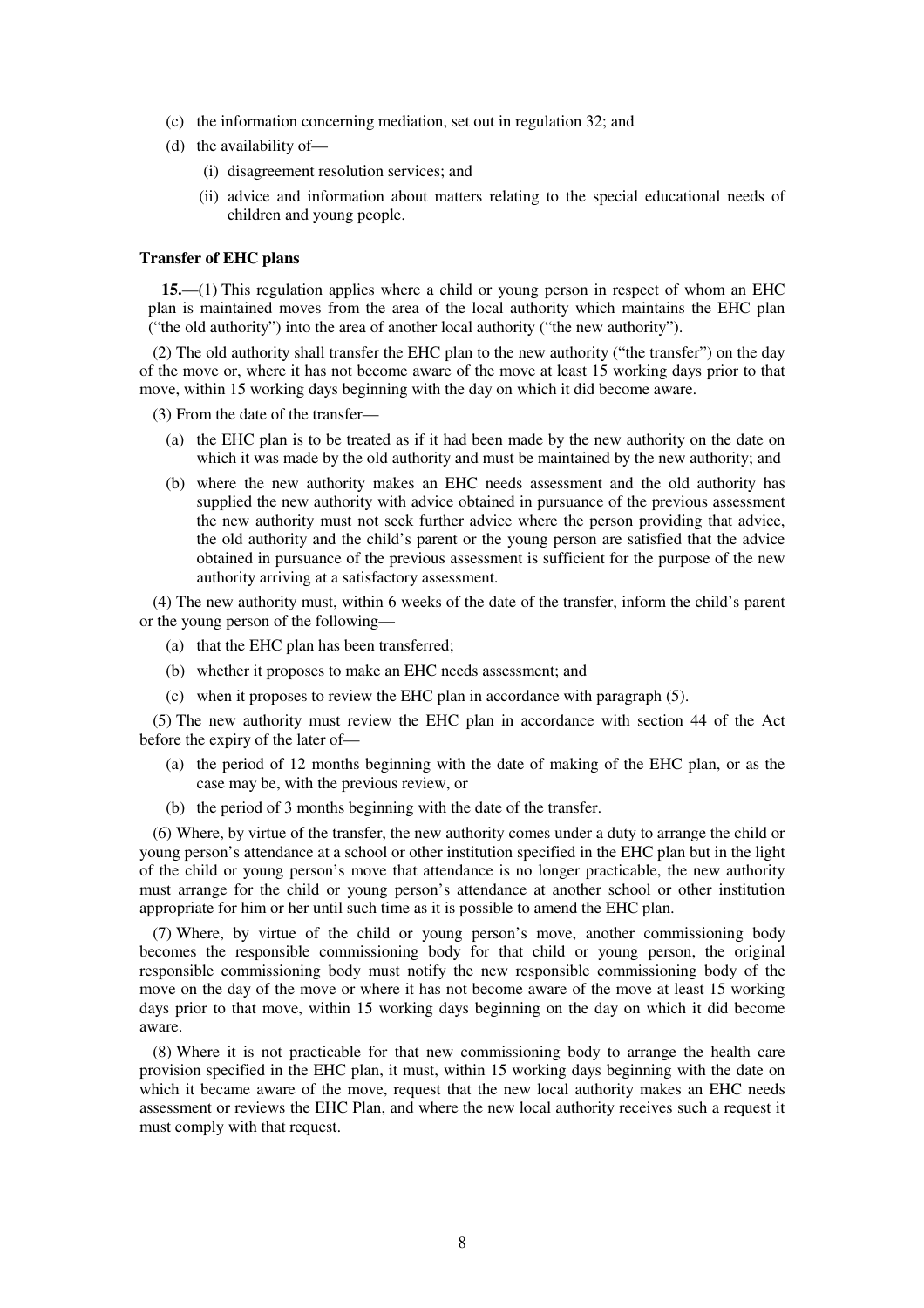#### **Change of responsible commissioning body**

**16.**—(1) This regulation applies where, in relation to a child or young person in respect of whom an EHC plan is maintained, another commissioning body becomes the responsible commissioning body for that child or young person, and the local authority which maintains the EHC plan remains the same.

(2) The original responsible commissioning body must notify the new responsible commissioning body of the change in responsible commissioning body within 15 working days beginning on the day on which it became aware of the change.

(3) Where it is not practicable for the new commissioning body to arrange the health care provision specified in the EHC plan, it must, within 15 working days beginning with the date on which it became aware that it is the new responsible commissioning body, request the local authority makes an EHC needs assessment or reviews the EHC Plan, and where the local authority receives such a request it must comply with that request.

#### **Restriction on disclosure of EHC plans**

**17.**—(1) Subject to the provisions of the Act and of these Regulations, an EHC plan in respect of a child or young person shall not be disclosed without the child or young person's consent except—

- (a) to persons to whom, in the opinion of the local authority concerned, it is necessary to disclose the whole or any part of the EHC plan in the interests of the child or young person;
- (b) for the purposes of any appeal under the Act;
- (c) for the purposes of educational research which, in the opinion of the local authority, may advance the education or training of children or young persons with special educational needs, if, but only if, the person engaged in that research undertakes not to publish anything contained in, or derived from, an EHC plan otherwise than in a form which does not identify any individual including, in particular, the child concerned and the child's parent or the young person;
- (d) on the order of any court or for the purposes of any criminal proceedings;
- (e) for the purposes of any investigation under Part 3 of the Local Government Act 1974(**a**) (investigation of maladministration);
- (f) to the Secretary of State when he requests such disclosure for the purposes of deciding whether to—
	- (i) give directions, make determinations, or exercise any contractual rights under an Academy's funding agreement (for any purpose), or
	- (ii) make an order under section 496, 497 or 497A(**b**) of the Education Act 1996(**c**).
- (g) for the purposes of an assessment of the needs of the child or young person with respect to the provision of any statutory services for him or her being carried out by officers of an authority by virtue of arrangements made under section 5(5) of the Disabled Persons (Services, Consultation and Representation) Act 1986(**d**);
- (h) for the purposes of a local authority in the performance of its duties under sections 22(3)(a), 85(4)(a), 86(3)(a) and 87(3) of the Children Act 1989(**e**);

<sup>(</sup>**a**) 1974 c.7

<sup>(</sup>**b**) Section 497A was inserted into the 1996 Act by section 8 of the 1998 Act, and amended by section 60 of and Schedule 22 to the Education Act 2002 (c.32) and by section 59 of and Schedule 2 to the Apprenticeships, Skills, Children and Learning Act 2009 (c.22)

<sup>(</sup>**c**) 1996 c.56

<sup>(</sup>**d**) 1986 c.33 (**e**) 1989 c.41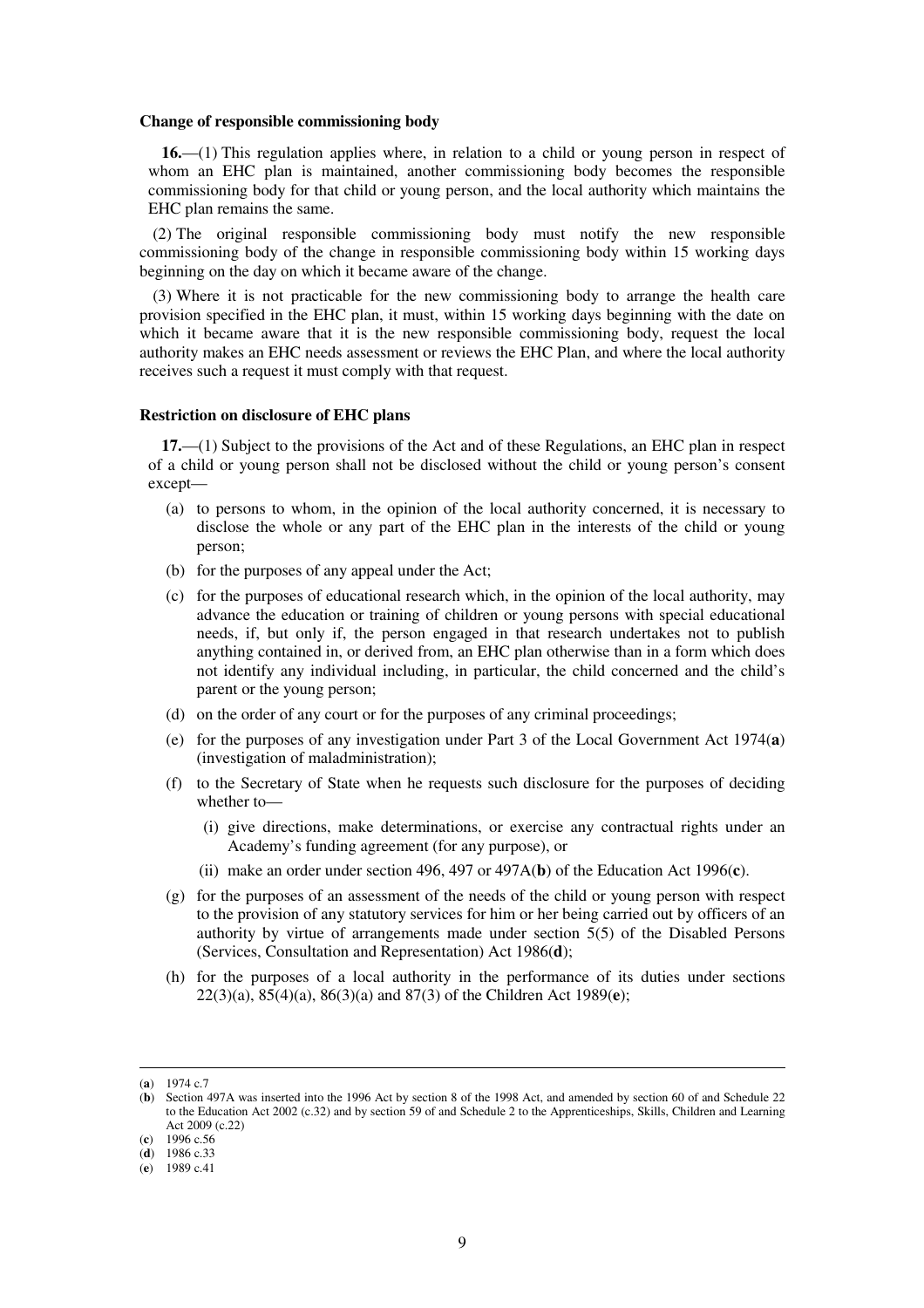- (i) to Her Majesty's Chief Inspector of Education, Children's Services and Skills(**a**), exercising the right to inspect and take copies of an EHC plan in accordance with section 10(1)(e) of the Education Act 2005(**b**) and section 140(2)(a) of the Education and Inspections Act 2006;
- (j) to the person in charge of any relevant youth accommodation for the purposes of the provision of education or training for a detained person(**c**);
- (k) to a youth offending team for the purposes of the provision of education or training for a detained person.

(2) A child may consent to the disclosure of an EHC plan for the purposes of this regulation if his or her age and understanding are sufficient to allow him or her to understand the nature of that consent.

(3) If a child does not have sufficient age or understanding to allow him or her to consent to such disclosure, the child's parent may consent on the child's behalf.

(4) The arrangements for keeping a child or young person's EHC plan must be such that they ensure, so far as is reasonably practicable, that unauthorised persons do not have access to it.

(5) In this regulation, any reference to an EHC plan includes a reference to any representations, evidence, advice or information obtained in relation to an EHC plan.

#### *Reviews and re-assessments*

#### **Circumstances in which a local authority must review an EHC plan**

**18.**—(1) Except where paragraph (3) applies, where a child or young person is within 12 months of a transfer between phases of education, the local authority must review and amend, where necessary, the child or young person's EHC plan before—

- (a) 31 March in the calendar year of the child or young person's transfer from secondary school to a post-16 institution; and
- (b) 15 February in the calendar year of the child's transfer in any other case,

and where necessary amend the EHC plan so that it names the school, post-16 or other institution, or type of school or institution, which the child or young person will attend following that transfer.

(2) Where it is proposed that a young person transfers from one post-16 institution to another post-16 institution at any other time, the local authority must review and amend, where necessary, the young person's EHC plan at least five months before that transfer takes place so that it names the post-16 institution that the young person will attend following the transfer.

(3) Where a child or young person is due to transfer from a secondary school to a post-16 institution on 1 September 2015 the local authority must amend and review the EHC plan under paragraph (1)(a) before 31 May 2015.

#### **Conduct of reviews**

**19.** When undertaking a review of an EHC plan, a local authority must—

- (a) consult the child and the child's parent or the young person, and take account of their views, wishes and feelings;
- (b) consider the child or young person's progress towards achieving the outcomes specified in the EHC plan and whether these outcomes remain appropriate for the child or young person;
- (c) consult the school or other institution attended by the child or young person.

<sup>(</sup>**a**) Her Majesty's Chief Inspector of Education, Children's Services and Skills is appointed under the Chief Inspector of Education, Children's Services and Skills Order 2011 (S.I. 2011/2720) which is made under section 113(1) of the Education and Inspections Act 2006 (c.40)

<sup>(</sup>**b**) 2005 c.18

<sup>(</sup>**c**) 'Relevant youth accommodation' and 'detained person' have the same meaning as in section 72(5) of the 2014 Act.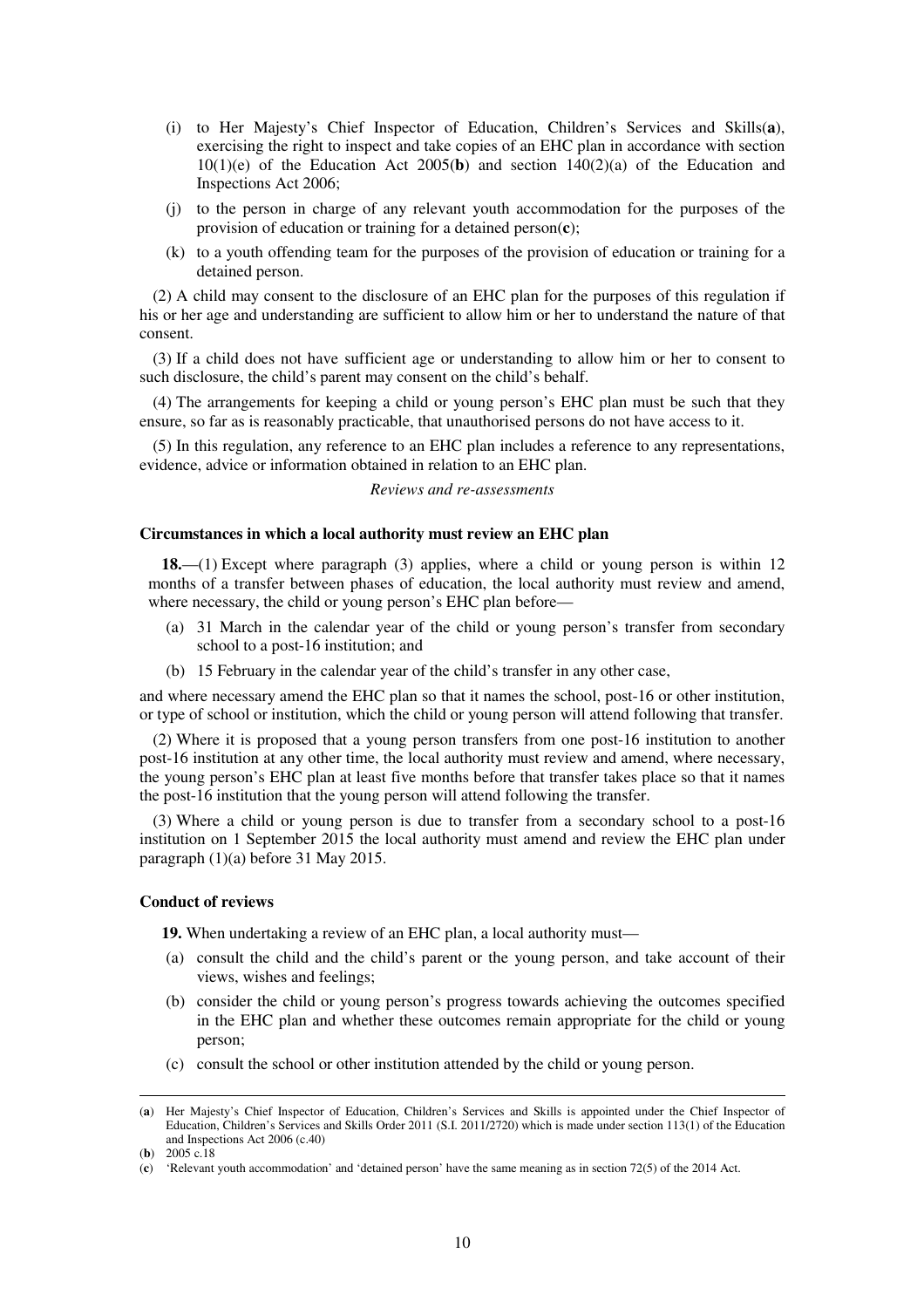#### **Review where the child or young person attends a school or other institution**

**20.**—(1) As part of a review of a child or young person's EHC plan, the local authority must ensure that a meeting to review that EHC plan is held and in the case of a child or young person attending a school referred to in paragraph (12), can require the head teacher or principal of the school to arrange and hold that meeting.

(2) The following persons must be invited to attend the review meeting—

- (a) the child's parent or the young person;
- (b) the provider of the relevant early years education or the head teacher or principal of the school, post-16 or other institution attended by the child or young person;
- (c) an officer of the authority who exercises the local authority's education functions in relation to children and young people with special educational needs;
- (d) a health care professional identified by the responsible commissioning body to provide advice about health care provision in relation to the child or young person;
- (e) an officer of the authority who exercises the local authority's social services functions in relation to children and young people with special educational needs.
- (3) At least two weeks' notice of the date of the meeting must be given.

(4) The person arranging the review meeting must obtain advice and information about the child or young person from the persons referred to in paragraph (2) and must circulate it to those persons at least two weeks in advance of the review meeting.

(5) The child or young person's progress towards achieving the outcomes specified in the EHC plan must be considered at the meeting.

(6) When the child or young person is in or beyond year 9, the review meeting must consider what provision is required to assist the child or young person in preparation for adulthood and independent living.

(7) Where the child or young person attends a school referred to in paragraph (12), the local authority must ask the head teacher or principal of the school to prepare a written report on the child or young person, setting out that person's recommendations on any amendments to be made to the EHC plan, and referring to any difference between those recommendations and recommendations of others attending the meeting.

(8) Where the child or young person does not attend a school referred to in paragraph (12), the local authority must prepare a written report on the child or young person, setting out its recommendations on any amendments to be made to the EHC plan, and referring to any difference between those recommendations and recommendations of others attending the meeting.

(9) The written report must include advice and information about the child or young person obtained in accordance with paragraph (4) and must be prepared within two weeks of the review meeting, and sent to everyone referred to in paragraph (2).

(10) The local authority must then decide whether it proposes to—

- (a) continue to maintain the EHC plan in its current form;
- (b) amend it; or
- (c) cease to maintain it,

and must notify the child's parent or the young person and the person referred to in paragraph (2)(b) within four weeks of the review meeting.

(11) If the local authority proposes to continue or to cease to maintain the child or young person's EHC plan, it must also notify the child's parent or the young person of—

- (a) their right to appeal matters within the EHC plan in accordance with section  $51(2)(e)$  of the Act;
- (b) the time limits for doing so;
- (c) the information concerning mediation, set out in regulation 32; and
- (d) the availability of—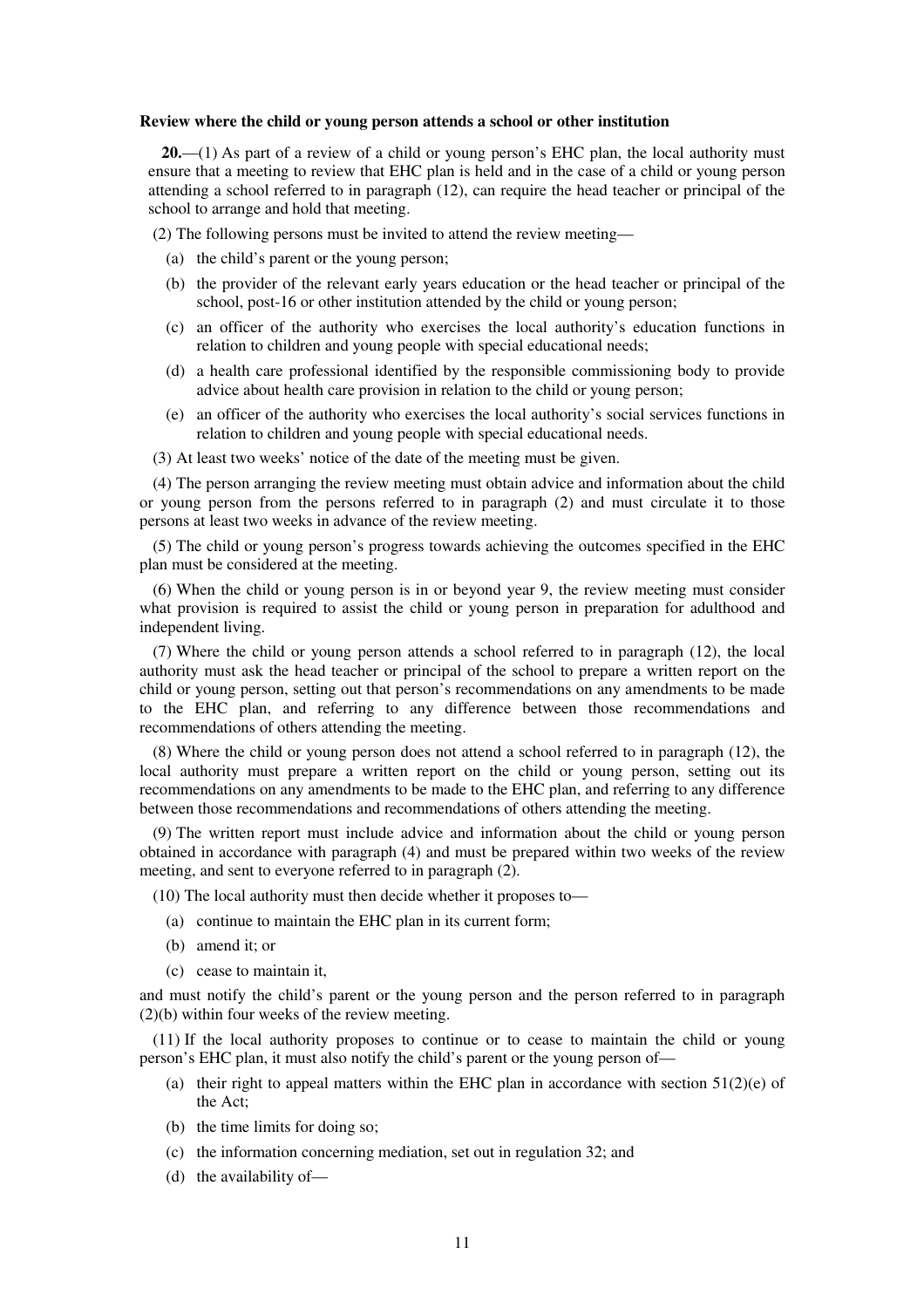- (i) disagreement resolution services; and
- (ii) information and advice about matters relating to the special educational needs of children and young people.
- (12) Schools referred to in this paragraph are—
	- (a) maintained schools;
	- (b) maintained nursery schools;
	- (c) Academy schools;
	- (d) alternative provision Academies(**a**);
	- (e) pupil referral units(**b**);
	- (f) non-maintained special schools(**c**);
	- (g) independent educational institutions approved under section 41 of the Act.

### **Review of EHC plan where the child or young person does not attend a school or other institution**

**21.**—(1) This regulation applies where a local authority carry out a review of an EHC plan and the child or young person concerned does not attend a school or other institution.

(2) The local authority must invite the following persons to a meeting as part of the review of an EHC plan—

- (a) the child's parent or the young person;
- (b) an officer of the authority who exercises the local authority's education functions in relation to children and young people with special educational needs;
- (c) a health care professional identified by the responsible commissioning body to provide advice about health care provision to the child or young person;
- (d) an officer of the authority who exercises the local authority's social services functions in relation to children and young people with special educational needs;
- (e) any other person whose attendance the local authority considers appropriate.

(3) At least two weeks' notice of the date of the meeting must be given.

(4) The local authority must obtain advice and information about the child or young person from the persons referred to in paragraph (2) and must circulate it to those persons at least two weeks in advance of the review meeting

(5) The meeting must consider the child or young person's progress towards achieving the outcomes specified in the EHC plan.

(6) When the child or young person is in or beyond year 9, the review meeting must consider what provision is required to assist the child or young person in preparation for adulthood and independent living.

(7) The local authority must prepare a report on the child or young person within two weeks of the review meeting setting out its recommendations on any amendments required to be made to the EHC plan, and should refer to any difference between those recommendations and recommendations of others attending the meeting.

(8) The written report must include advice and information about the child or young person obtained in accordance with paragraph (4) and must be prepared within two weeks of the review meeting, and sent to everyone referred to in paragraph (2).

(9) The local authority must decide whether it proposes to—

<sup>(</sup>**a**) Alternative provision Academies has the meaning given in section 1C of the Academies Act 2010 . Section 1C was inserted by section 53(7) of the 2011 Act

<sup>(</sup>**b**) Pupil Referral Units has the same meaning given in section 19 of the 1996 Act

<sup>(</sup>**c**) Non-maintained special school has the same meaning given in section 342 of the 1996 Act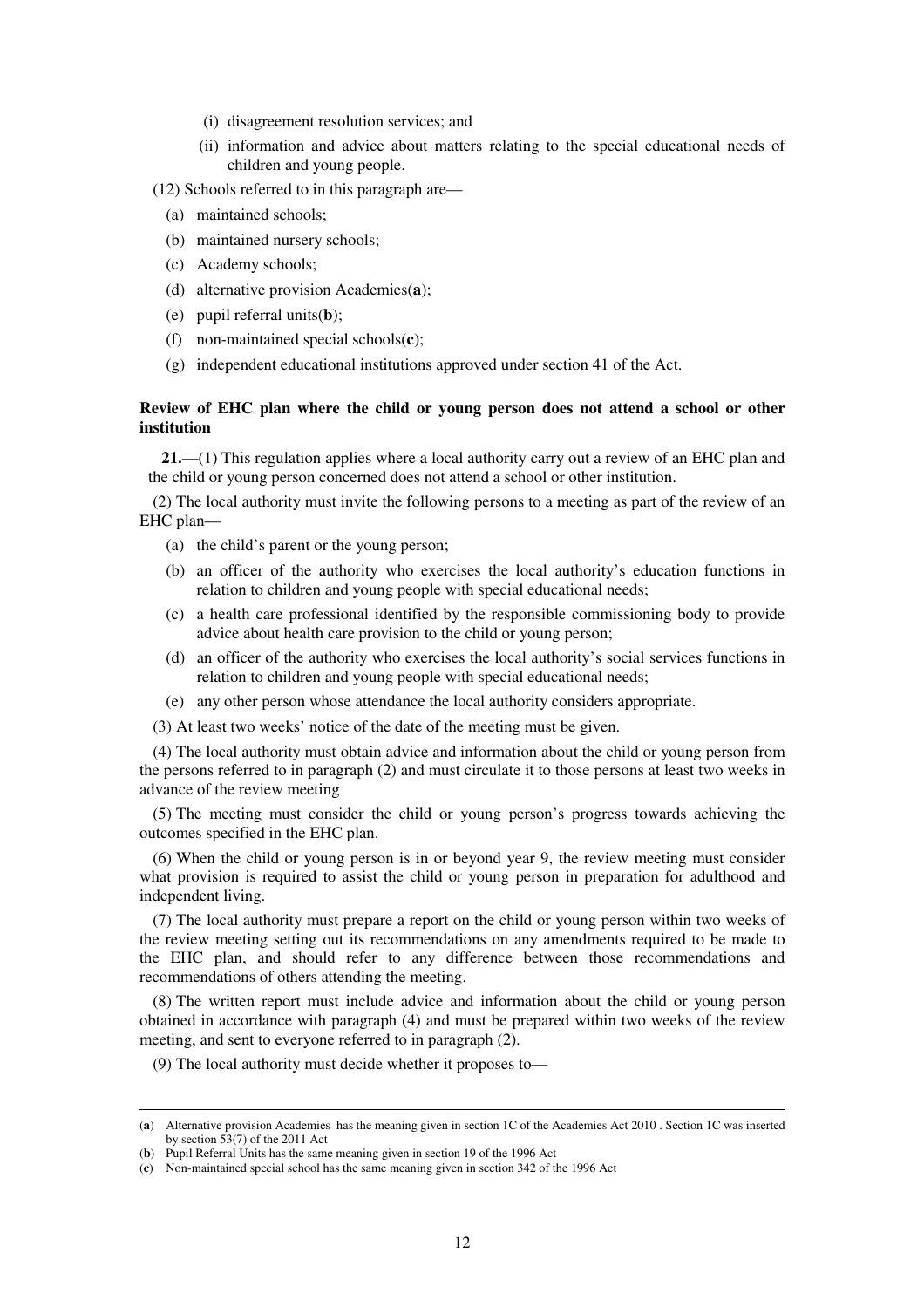- (a) continue to maintain the EHC plan in its current form;
- (b) amend it; or
- (c) cease to maintain it,

and must notify the child's parent or the young person within four weeks of the review meeting.

(10) If the local authority proposes to continue or to cease to maintain the child or young person's EHC plan, it must also notify the child's parent or the young person of—

- (a) their right to appeal matters within the EHC plan in accordance with section  $51(2)(e)$  of the Act;
- (b) the time limits for doing so;
- (c) the information concerning mediation, set out in regulation 32; and
- (d) the availability of—
	- (i) disagreement resolution services; and
	- (ii) advice and information about matters relating to the special educational needs of children and young people.

#### **Amending an EHC plan following a review**

**22.**—(1) Where the local authority is considering amending an EHC plan following a review it must comply with the requirements of regulations 11, and 12, and with sections 33 of the Act, and with sections 39 and 40 of the Act (as appropriate).

(2) Where the local authority is considering amending an EHC plan following a review it must—

- (a) send the child's parent or the young person a copy of the EHC plan together with a notice specifying the proposed amendments, together with copies of any evidence which supports those amendments;
- (b) provide the child's parent or the young person with notice of their right request the authority to secure that a particular school is or other institution is named in the plan under section  $38(2)(b)(ii)$
- (c) give them at least 15 days, beginning with the day on which the draft plan was served, in which to—
	- (i) make representations about the content of the draft plan;
	- (ii) request that a particular school or other institution be named in the plan;
	- (iii) request a meeting with an officer of the local authority, if they wish to make representations orally.
- (d) advise them where they can find information about the schools and colleges that are available for the child or young person to attend.

(3) Where the local authority decides to amend the EHC plan following representations from the child's parent or the young person, it must send the finalised EHC plan to—

- (a) the child's parent or to the young person;
- (b) the governing body, proprietor or principal of any school or other institution named in the EHC plan; and
- (c) to the responsible commissioning body

as soon as practicable, and in any event within 8 weeks of the local authority sending a copy of the EHC plan in accordance with paragraph (2)(a).

(4) Where the local authority decides not to amend the EHC plan, it must notify the child's parent or the young person of its decision and its reasons for this as soon as practicable and in any event within 8 weeks of the local authority sending a copy of the EHC plan in accordance with paragraph (2)(a).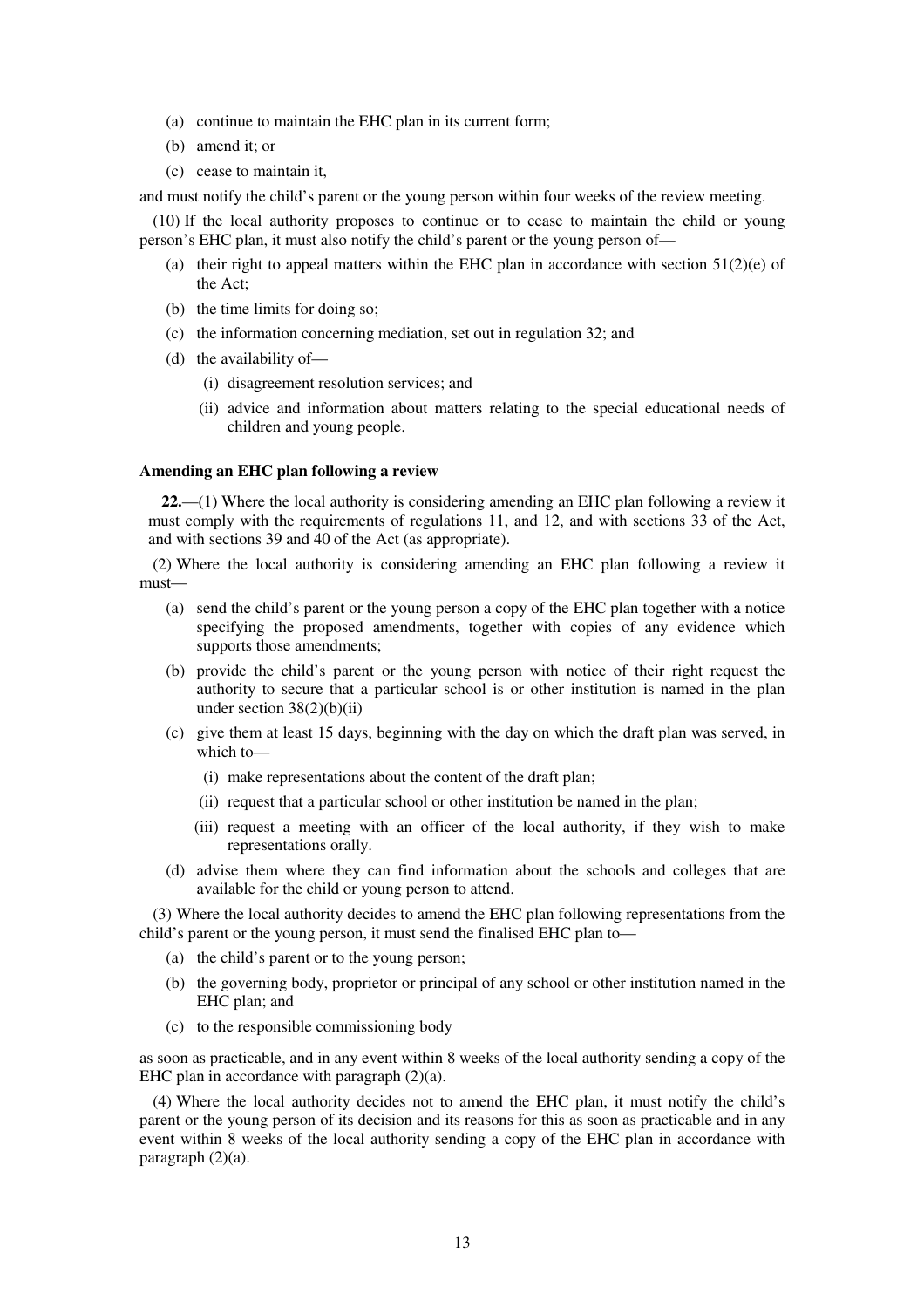(5) When sending a the finalised EHC plan to the child's parent or the young person in accordance with paragraph (3), or notifying them in accordance with paragraph (4) the local authority must also notify them of—

- (a) their right to appeal matters within the EHC plan in accordance with section  $51(2)(c)$  or 51(2)(e) of the Act (as appropriate);
- (b) the time limits for doing so;
- (c) the information concerning mediation, set out in regulation 32; and
- (d) the availability of—
	- (i) disagreement resolution services; and
	- (ii) advice and information about matters relating to the special educational needs of children and young people.

#### **Other circumstances in which a local authority must secure a re-assessment**

**23.** A local authority must secure a re-assessment of a child or young person's EHC Plan where it receives a request to do so from the responsible commissioning body for that child or young person.

#### **Circumstances in which it is not necessary to re-assess educational, health care and social care provision**

**24.** Where a local authority receives a request to re-assess a child or young person in accordance with section 44(2) of the Act it does not need to do so where—

- (a) it has carried out an assessment or re-assessment within the period of six months prior to that request, or
- (b) it is not necessary for the authority to make a further assessment.

#### **Notification of decision whether it is necessary to re-assess educational, health care and social care provision**

**25.**—(1) The local authority must notify the child's parent or the young person whether or not it is necessary to reassess the child or young person within 15 days of receiving the request to reassess.

(2) Where the local authority does not need to re-assess the child or young person the notification under paragraph (1) must also notify them of—

- (a) their right to appeal matters within the EHC plan in accordance with section  $51(2)(d)$  of the Act;
- (b) the time limits for doing so;
- (c) the information concerning mediation, set out in regulation 32; and
- (d) the availability of—
	- (i) disagreement resolution services; and
	- (ii) advice and information about matters relating to the special educational needs of children and young people.

#### **Securing a re-assessment of educational, health care and social care provision**

**26.**—(1) When securing a re-assessment of educational, health care and social care provision in a child or young person's EHC plan a local authority must comply with the requirements of regulations 6 and 7.

(2) Regulations 8 and 9 also apply to re-assessments.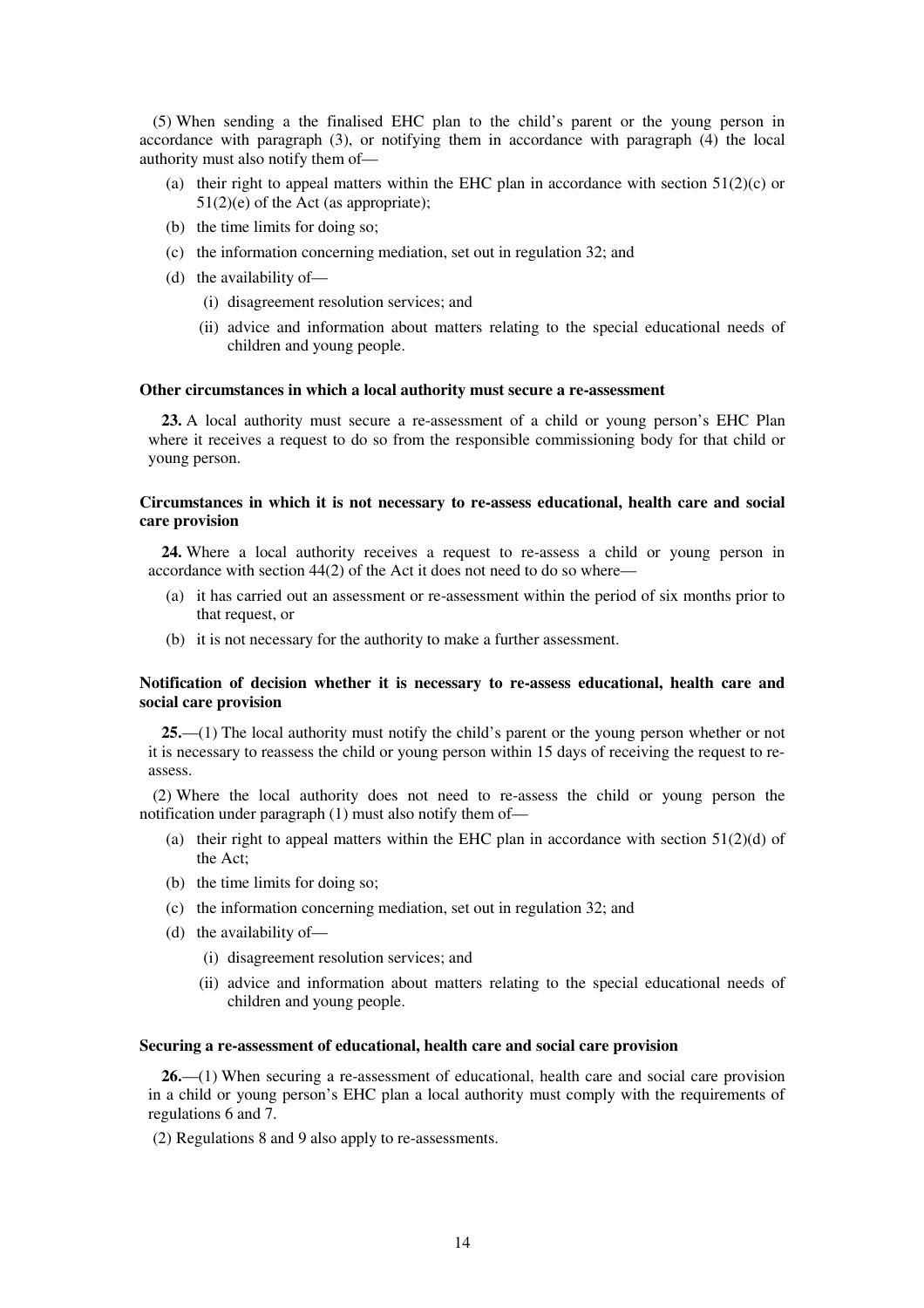#### **Amending or replacing an EHC plan following a re-assessment**

**27.**—(1) Where the local authority decides to amend or replace an EHC plan following a reassessment it must comply with the requirements of regulations 11, 12, 13(1) and 14, and with sections 33 and 38 of the Act and with section 39 or 40 of the Act (as appropriate).

(2) The local authority must send a copy of the finalised EHC plan in accordance with section 39(8) or 40(5) of the Act (as appropriate) as soon as practicable, and in any event within 14 weeks of the notification under regulation 25(1)or of deciding it is necessary to reassess under section  $44(3)$  to —

- (a) the child's parent or the young person;
- (b) the governing body, proprietor or principal of any school or other institution named in the plan; and
- (c) the relevant responsible commissioning body.

(3) The local authority need not comply with the time limit referred to in paragraph (2) if it is impractical to do so because—

- (a) the authority has requested advice from the head teacher or principal of a school or post-16 institution during a period beginning one week before any date on which that school or institution was closed for a continuous period of not less than 4 weeks from that date and ending one week before the date on which it re-opens;
- (b) the authority has requested advice from the person identified as having responsibility for special educational needs (if any) in relation to, or other person responsible for, a child's education at a provider of relevant early years education during a period beginning one week before any date on which that provider was closed for a continuous period of not less than 4 weeks from that date and ending one week before the date on which it reopens;
- (c) exceptional personal circumstances affect the child or his parent, or the young person during that time period; or
- (d) the child or his parent, or the young person, are absent from the area of the authority for a continuous period of not less than 4 weeks, during that time period.

(4) (a) Where the local authority carries out a reassessment, it must review the EHC plan within 12 months of the date on which a copy of the finalised plan is sent to the child's parent or the young person in accordance with the requirements in Regulation 14; and

(b) in each subsequent period of 12 months starting with the date on which the plan was last reviewed.

#### **Amending an EHC plan without a review or reassessment**

**28.** If, at any time, a local authority proposes to amend an EHC plan, it shall proceed as if the proposed amendment were an amendment proposed after a review.

#### *Ceasing to maintain an EHC plan*

### **Circumstances in which a local authority may not cease to maintain an EHC plan where the person is under the age of 18**

**29.**—(1) A local authority may not cease to maintain an EHC plan for a child or young person under the age of 18 unless it determines that it is no longer necessary for special educational provision to be made for the child or young person in accordance with an EHC plan.

(2) Where a child or young person under the age of 18 is not receiving education or training, the local authority must review the EHC plan in accordance with regulations 18 and 19 and amend it in accordance with regulation 22 where appropriate, to ensure that the young person continues to receive education or training.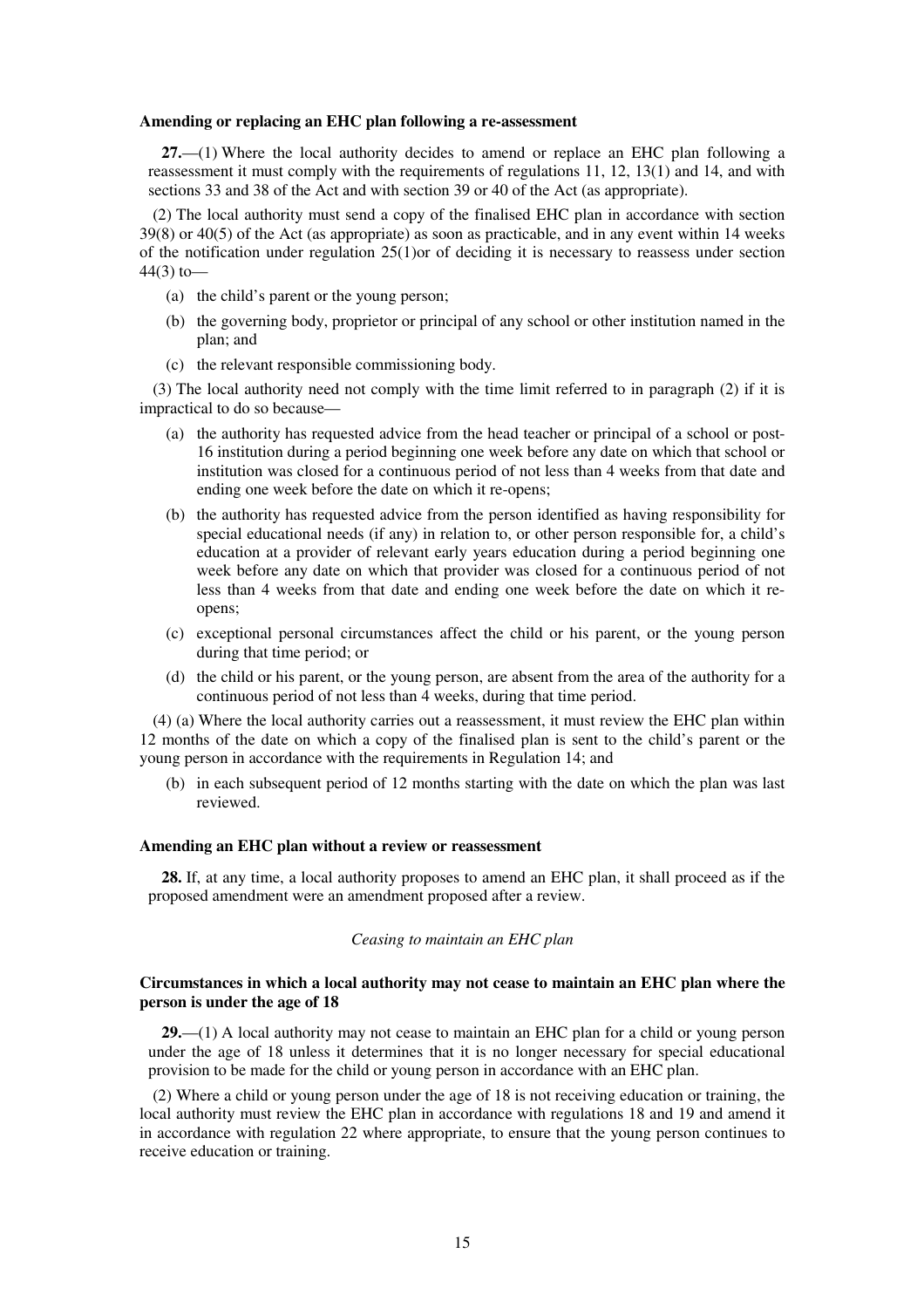#### **Circumstances in which a local authority may not cease to maintain an EHC plan where the person is aged 18 or over**

**30.**—(1) When a young person aged 18 or over ceases to attend the educational institution specified in his or her EHC plan, so is no longer receiving education or training, a local authority may not cease to maintain that EHC plan, unless it has reviewed that EHC plan in accordance with regulations 18 and 19 and ascertained that the young person does not wish to return to education or training, either at the educational institution specified in the EHC plan, or otherwise, or determined that returning to education or training would not be appropriate for the young person.

(2) Where following the review, the local authority ascertains that the young person wishes to return to education or training either at the educational institution specified in the EHC plan, or at another educational institution, and determines that it is appropriate for the young person to do so, it must amend the young person's EHC plan as it thinks necessary in accordance with regulation 22.

#### **Procedure for determining whether to cease to maintain EHC plan**

**31.**—(1) Where a local authority is considering ceasing to maintain a child or young person's EHC plan it must—

- (a) inform the child's parent or the young person that it is considering ceasing to maintain the child or young person's EHC plan; and
- (b) consult the child's parent or the young person;
- (c) consult the head teacher, principal or equivalent person at the educational institution that is named in the EHC plan.

(2) Where, following that consultation the local authority determines to cease to maintain the child or young person's EHC plan, it must notify the child's parent or the young person, the institution named in the child or young person's EHC plan and the responsible commissioning body of that decision.

(3) When notifying the child's parent or the young person of its decision to cease to maintain the EHC plan, it must also notify them of—

- (a) their right to appeal that decision;
- (b) the time limits for doing so;
- (c) the information concerning mediation, set out in regulation 32; and
- (d) the availability of—

<u>.</u>

- (i) disagreement resolution services; and
- (ii) advice and information about matters relating to the special educational needs of children and young people.

#### *Mediation*

#### **Information to be included in notices sent by a local authority**

**32.** Where a notice sent by a local authority must include the information set out in this regulation, that information is—

- (a) the right of the child's parent or young person to request mediation under section 53 or 54 of the Act;
- (b) the requirement to obtain a certificate in accordance with section 55(4) or (5) ("a mediation certificate") before any appeal can be made to the First-tier Tribunal(**a**);

<sup>(</sup>**a**) The First-tier Tribunal was established under section 3 of the Tribunals, Courts and Enforcement Act 2007 (c.15)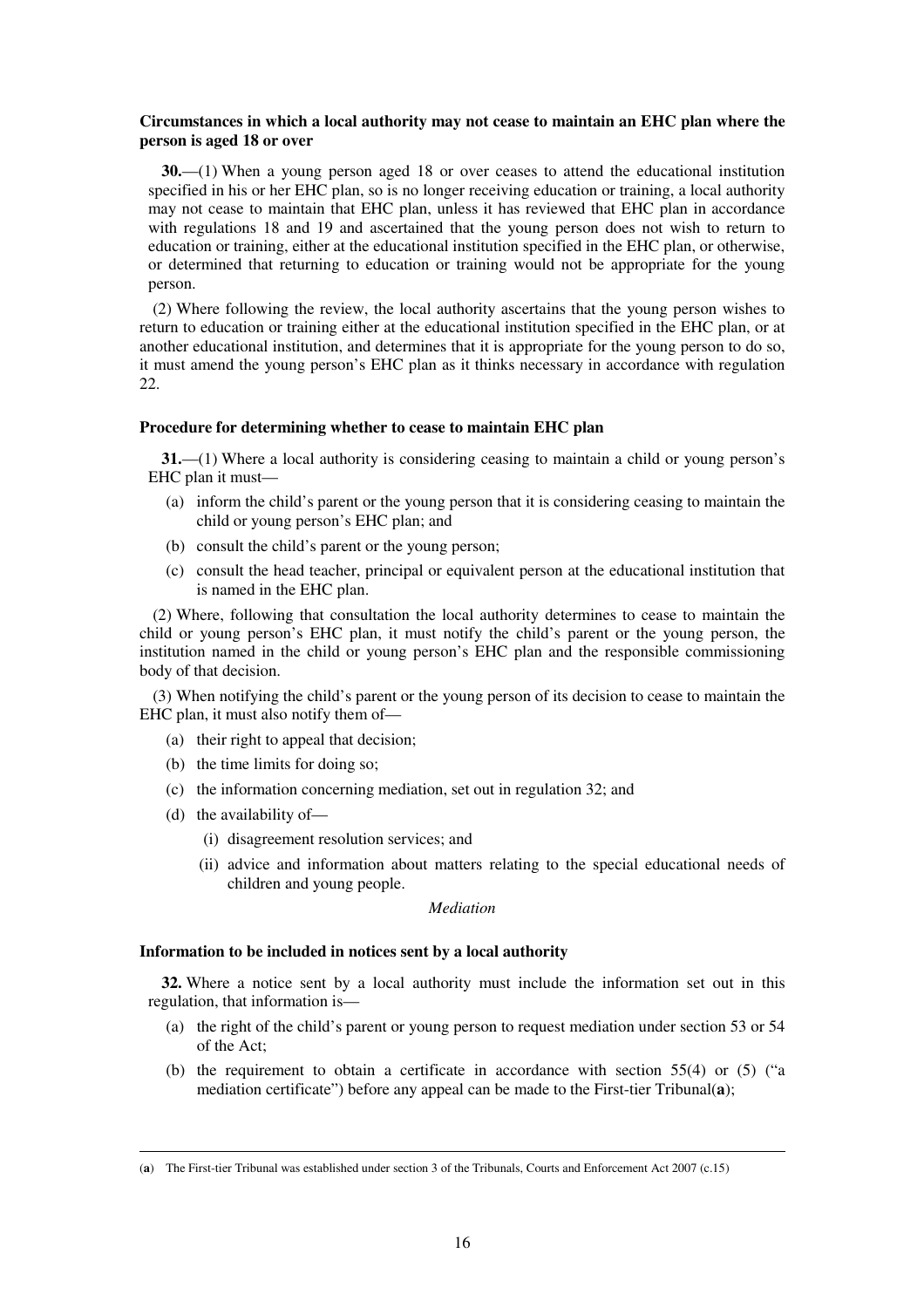- (c) contact details for the mediation adviser that the child's parent or young person should contact to obtain that certificate;
- (d) the timescales for requesting mediation;
- (e) the requirement to inform the local authority—
	- (i) if the parent or young person wishes to pursue mediation,
	- (ii) the mediation issues(**a**), and
	- (iii) where the mediation issues are or include the fact that no health care provision, or no health care provision, of a particular kind is specified in the EHC plan, the health care provision that the child's parent or young person wishes to be specified in the EHC plan;
- (f) contact details for any person acting on behalf of the local authority whom the child's parent or young person should contact if they wish to pursue mediation.

#### **Requirement to consider mediation**

**33.** Where a parent or young person is required to obtain a mediation certificate, he or she must contact the mediation adviser within 2 months after written notice of the local authority's decision was sent, and inform the mediation adviser that he or she wishes to appeal and inform the mediation adviser whether they wish to pursue mediation.

#### **Where a parent or young person does not wish to or fails to pursue mediation**

**34.**—(1) Where a parent or young person who is required to obtain a mediation certificate informs the mediation adviser that he or she does not wish to pursue mediation, the mediation adviser must issue a mediation certificate under section 55(4) within 3 working days of being informed by the parent or young person.

(2) The mediation adviser may not issue such a certificate if the parent or young person did not contact the mediation adviser within 2 months of the date of the notice issued by the local authority.

(3) A parent or young person may seek leave to appeal to the First-tier Tribunal not withstanding that he or she is required to obtain a mediation certificate and a mediation adviser has not issued a certificate to him or her, where the parent or young person has failed to comply with Regulation 33 and the time for doing so has elapsed.

#### **Mediation – health care issues**

**35.**—(1) This regulation applies where a parent or young person has informed the local authority that he or she wishes to pursue mediation and the mediation issues relate solely or in part to the healthcare provision specified in the EHC plan, or the fact that no health care or no health care of a particular kind is specified in the EHC plan.

(2) The local authority must, within 3 working days, from the date of being informed that the child's parent or the young person wishes to pursue mediation, notify each relevant commissioning body of—

(a) the mediation issues; and

<u>.</u>

(b) where the mediation issues are, or include, the fact that no health care provision, or no health care provision of a particular kind, is specified in the EHC plan, the health care provision that the child's parent or young person has informed the local authority he or she wishes to be specified in the plan.

(3) Where the mediation issues relate solely to health care provision, the responsible commissioning body (or, where there is more than one, the responsible commissioning bodies

<sup>(</sup>**a**) Mediation issues has the same meaning as in section 53(1)(b) of the Act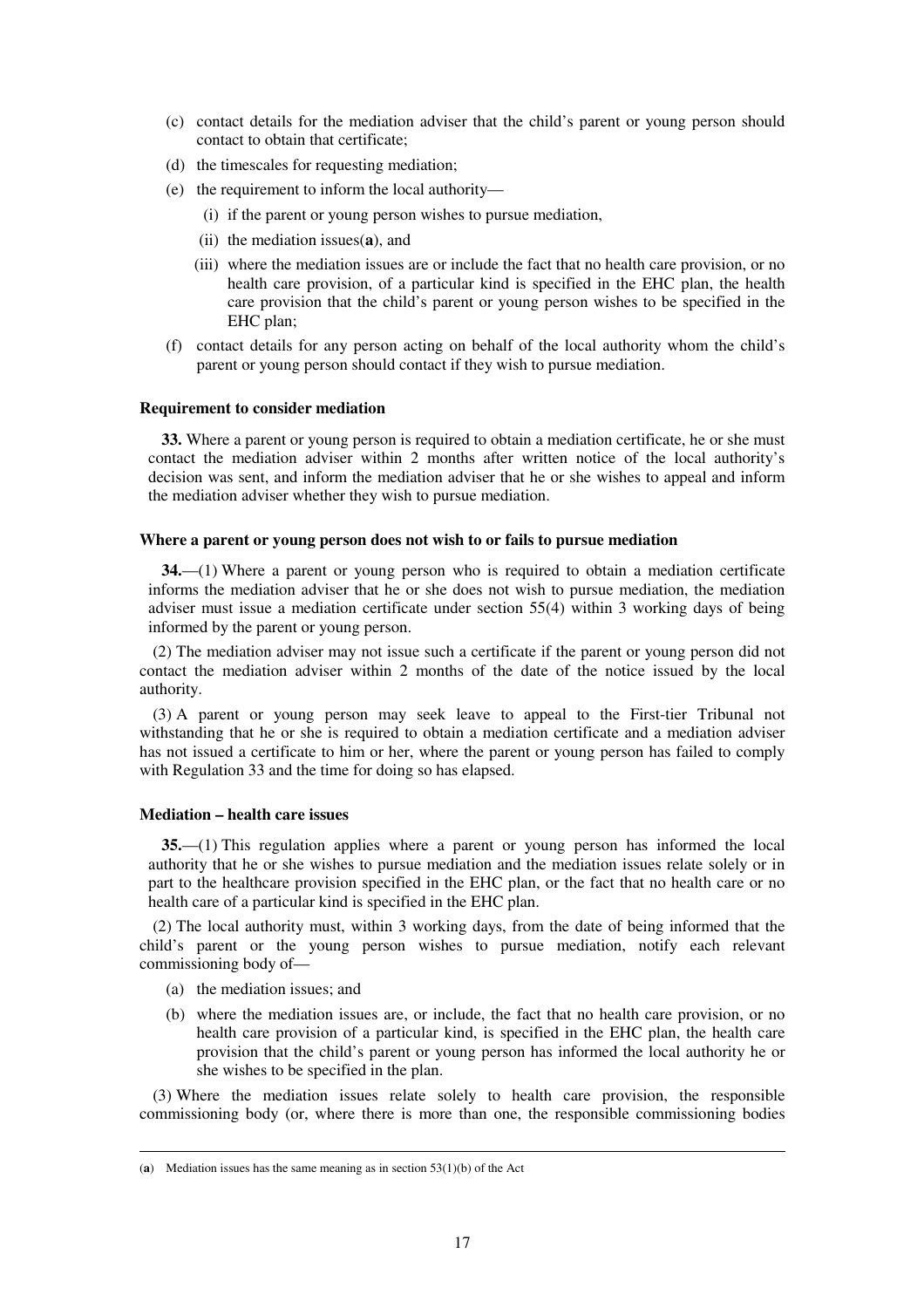acting jointly) must arrange for mediation between it (or them) and the child's parent or young person within 30 days from the date on which it (or they) receive notification from the local authority under paragraph (2).

(4) Where the mediation issues do not relate solely to health care provision, the local authority must arrange for mediation between it, each responsible commissioning body and the parent or young person within 30 days from the date on which it was informed by the parent or young person that he or she wished to pursue mediation.

#### **Mediation – no health care issues**

**36.**—(1) This regulation applies where a parent or young person has informed the local authority that he or she wishes to pursue mediation and the mediation issues do not relate to health care provision.

(2) The local authority must arrange for mediation between it and the child's parent or young person, within 30 days from the date of on which it was informed by the child's parent or young person that he or she wished to pursue mediation.

#### **Arrangements for mediation**

**37.**—(1) The body (or bodies) arranging the mediation must ensure that it is attended by persons who have authority to resolve the mediation issues.

(2) That body must inform the child's parent or the young person of the date and place of the mediation at least 5 working days prior to the mediation unless the child's parent or the young person consents to this period of time being reduced.

#### **Attendance at the mediation**

**38.**—(1) The following persons may attend the mediation—

- (a) the parties to the mediation;
- (b) any advocate or other supporter that the child's parent or the young person wishes to attend the mediation;
- (c) where the child's parent is a party to the mediation, the child (with the agreement of the parent and the mediator);
- (d) where the young person's alternative person(**a**) is a party to the mediation, the young person (with the agreement of the alternative person and the mediator);
- (e) any other person, with the consent of all of the parties to the mediation, or where there is no such agreement, with the consent of the mediator.

(2) Where the child's parent is a party to the mediation, the mediator must take reasonable steps to ascertain the views of the child about the mediation issues.

(3) Where the young person's alternative person is a party to the mediation, the mediator must take reasonable steps to ascertain the views of the young person about the mediation issues.

#### **Mediation certificate under section 55(5)**

**39.**—(1) Where mediation is pursued before making an appeal to the First-tier Tribunal, the mediation adviser must issue a certificate under section 55(5) to the parent or young person within 3 working days of the conclusion of the mediation.

(2) Where mediation is pursued before making an appeal to the First-tier Tribunal and the local authority is unable to arrange for mediation within the period specified in regulation 35(4) or 36(2), the local authority must notify the mediation adviser of this fact as soon as possible after it realises that it is unable to arrange for mediation within that period.

<sup>(</sup>**a**) Alternative person has the meaning given in Regulation 64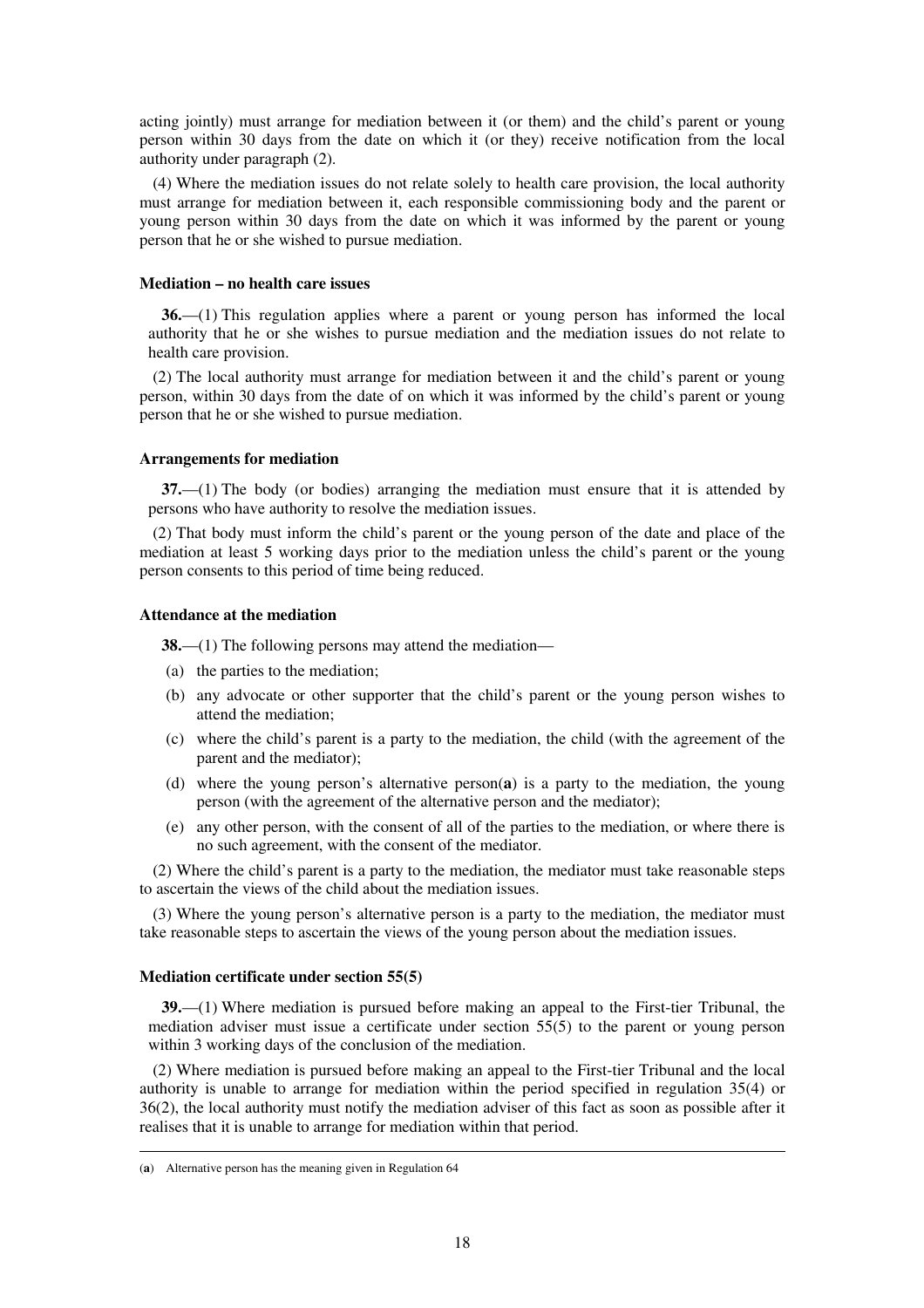(3) Where paragraph (2) applies, it is deemed that the child's parent or the young person has participated in mediation, and the mediation adviser will issue a certificate under section 55(5) within 3 working days of being notified of this by the local authority, whether or not the child's parent or the young person later participates in mediation.

#### **Training, qualifications and experience of mediators**

**40.** Mediators must have sufficient knowledge of the legislation relating to special educational needs, health and social care to be able to conduct the mediation.

#### **Expenses**

**41.**—(1) Subject to paragraph (2), the body arranging the mediation shall pay the following expenses in connection with the child's parent or young person attending mediation—

**Table 1** 

| <i>Item</i>                                    | Description                                                                                                                                |
|------------------------------------------------|--------------------------------------------------------------------------------------------------------------------------------------------|
| <b>Travel Costs</b>                            | Standard class public transport fares for the<br>parent and their child or the young person.                                               |
|                                                | A mileage rate of 25p per mile for travel by car<br>or motorcycle.                                                                         |
|                                                | Taxi fares.                                                                                                                                |
| Repayment for loss of earnings                 | Loss of earnings up to $£45$ .                                                                                                             |
| Registered child or young person care expenses | Engagement of a registered child or adult carer<br>at £5.35 per hour, per child or young person.                                           |
| Overnight expenses                             | Expenses up to £81 per night for inner London<br>or £71 per night for elsewhere or £21 per night<br>if the stay is with family or friends. |

(2) The body arranging the mediation may require either or both of the following conditions before making payment of a claim for expenses under paragraph (1)—

- (a) payment is made with the prior agreement of the body arranging the mediation;
- (b) payment is made upon receipt of satisfactory supporting evidence of the expenses claimed.

#### **Steps to be taken by a local authority**

**42.**—(1) This regulation applies where mediation has taken place and the parties to the mediation reach an agreement, to be recorded in writing ("the mediation agreement").

(2) Where the mediation issues in the mediation agreement are those on which the child's parent or young person has a right to appeal to the First-tier Tribunal, the local authority shall comply with the time limits set out in regulation 44, as if the mediation agreement were an order of the First–tier Tribunal.

(3) Where the mediation agreement requires the local authority or responsible commissioning body to do something in relation to which the child's parent or young person has no right of appeal to the First-tier Tribunal, the local authority or responsible commissioning body must do that thing within two weeks of the date of the mediation agreement.

(4) Where the local authority was not a party to the mediation, the responsible commissioning body must notify the local authority of the mediation agreement within 1 week of the date of that agreement.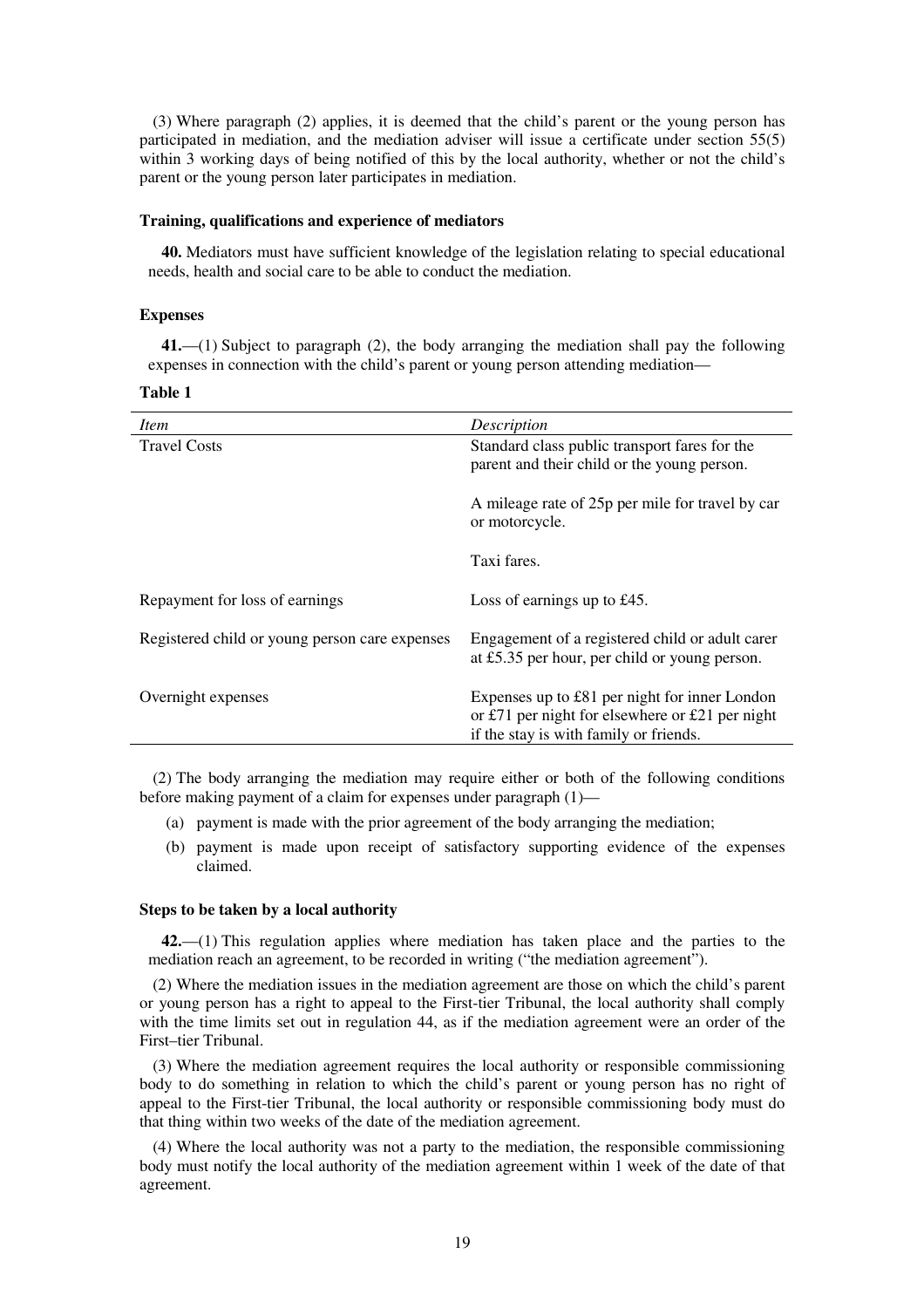(5) The timescales referred to in paragraphs (2) and (3) do not apply where the parties to the mediation agree in writing to a different timescale.

*Appeals* 

#### **Powers of the First-tier Tribunal**

**43.**—(1) Before determining any appeal, the First-tier Tribunal may, with the agreement of the parties, correct any deficiencies in the EHC Plan which relate to the special educational needs or special educational provision for the child or the young person.

(2) When determining an appeal the powers of the First-tier Tribunal include the power to—

- (a) dismiss the appeal;
- (b) order the local authority to arrange an assessment of the child or young person under section 36 or a reassessment under section 44(2) where the local authority has refused to do so, where the appeal made under section  $51(2)(a)$  or (d);
- (c) order the local authority to make and maintain an EHC Plan where the local authority has refused to do so, where the appeal is made under section  $51(2)(b)$ ;
- (d) refer the case back to the local authority for them to reconsider whether, having regard to any observations made by the First-tier Tribunal, it is necessary for the local authority to determine the special educational provision for the child or young person, where the appeal is made under section 51(2)(b);
- (e) order the local authority to continue to maintain the EHC Plan in its existing form where the local authority has refused to do so, where the appeal is made under section  $51(2)(c)$ , (e) or (f);
- (f) order the local authority to continue to maintain the EHC Plan with amendments where the appeal is made under section  $51(2)(c)$  or (e) so far as that relates to either the assessment of special educational needs or the special educational provision and make any other consequential amendments as the First-tier Tribunal thinks fit;
- (g) order the local authority to substitute in the EHC Plan the school or other institution or the type of school or other institution specified in the EHC plan, where the appeal concerns, the specific school or other institution, or the type of school or other institution named in the EHC Plan, where the appeal is made under section  $51(2)(c)(iii)$  or (iv);
- (h) where appropriate, when making an order in accordance with paragraph (g) this may include naming—
	- (i) a special school or institution approved under section 41 where a mainstream school or mainstream post-16 institution is specified in the EHC Plan; or
	- (ii) a mainstream school or mainstream post-16 institution where a special school or institution approved under section 41 is specified in the EHC Plan.

#### **Compliance with the orders of the First-tier Tribunal**

**44.**—(1) Subject to paragraph (3) or any direction made by the First-tier Tribunal, if the Firsttier Tribunal makes an order requiring a local authority to take any action, the local authority shall take that action within the period specified in paragraph (2).

(2) Where the order—

- (a) dismisses an appeal against a determination to cease an EHC Plan, the local authority shall cease to maintain the EHC Plan immediately;
- (b) requires a local authority to make an assessment or reassessment, the local authority shall within 2 weeks of the order being made notify the child's parent or the young person that it shall make the assessment or reassessment and shall—
	- (i) where, following the assessment or reassessment, the local authority decides that it is not necessary for special educational provision to be made for the child or the young person, in accordance with an EHC plan, notify the child's parent or the young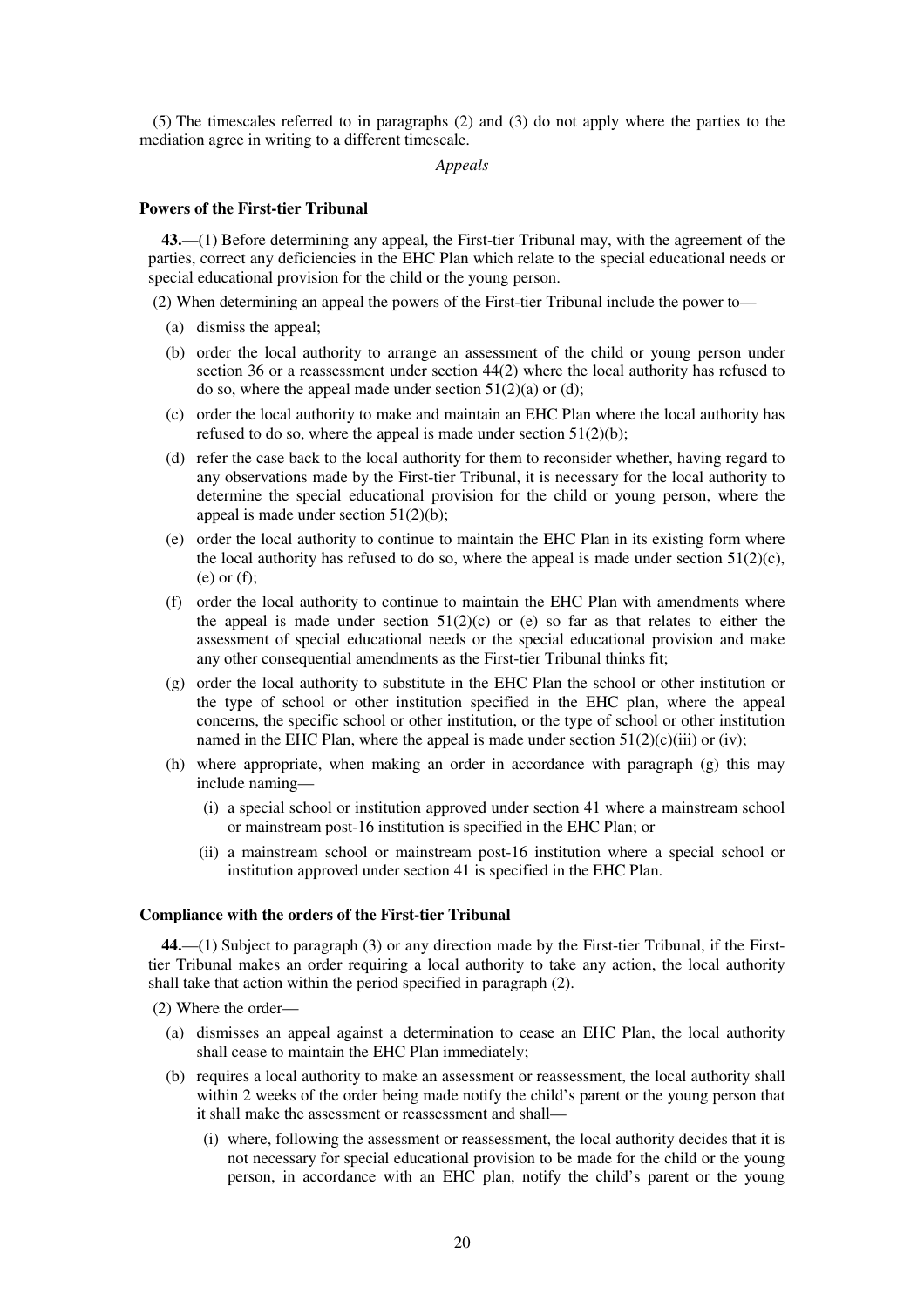person of its decision, giving reasons for it as soon as practicable, and in any event within 10 weeks of the date of the First-tier Tribunal's order; or

- (ii) where, following the assessment or reassessment, it decides that it is necessary for special educational provision to be made for the child or the young person, in accordance with an EHC plan, it must send the finalised plan to those specified in regulation 13(2) as soon as practicable and in any event within 14 weeks of the date of the First-tier Tribunal's order;
- (c) requires a local authority to make and maintain an EHC Plan, the local authority shall—
	- (i) issue a draft EHC Plan within 5 weeks of the order being made; and
	- (ii) send a copy of the finalised EHC plan to the child's parent or young person under Regulation 14, within 11 weeks of the order being made.
- (d) refers the case back to the local authority for it to reconsider, the local authority shall do so within 2 weeks of the order being made and shall either send a copy of the draft EHC Plan as required under Regulation 13 or give notice as required under Regulation 5 of any decision not to maintain an EHC Plan;
- (e) requires a local authority to amend the special educational provision specified in an EHC Plan, the local authority shall issue the amended EHC Plan within 5 weeks of the order being made;
- (f) requires the local authority to amend the name of the school or other institution or the type of school or other institution specified in the EHC plan, the local authority shall issue the amended EHC plan within 2 weeks of the order being made;
- (g) requires the local authority to continue to maintain an EHC Plan in its existing form, the local authority shall continue to maintain the EHC Plan; and
- (h) to continue and amend an EHC Plan, the local authority shall continue to maintain the EHC Plan and amend the EHC Plan within 5 weeks of the order being made.

(3) The local authority need not comply with the time limits specified in paragraph (2)(b) and (c) if it is impractical to do so because—

- (a) exceptional personal circumstances affect the child or their parent, or the young person during that period of time;
- (b) the child or their parent or the young person is absent from the area of the authority for a continuous period of 2 weeks or more during that period of time; or
- (c) any of the circumstances referred to in regulation 13(3) apply.

#### **Unopposed appeals**

**45.**—(1) This regulation applies where the child's parent or young person has appealed to the First-tier Tribunal and the local authority notifies the First-tier Tribunal that it will not oppose the appeal before it submits a response.

(2) The appeal is to be treated as if it was determined in favour of the appellant and the First-tier Tribunal is not required to make an order.

(3) Where the appeal concerned a request for a local authority to make an assessment under section 36 or a review or reassessment under section 44, the local authority shall carry out that assessment, review or reassessment within 4 weeks of the local authority's notification to the First-tier Tribunal.

(4) Where the appeal concerns the contents of the EHC Plan, then the local authority shall issue the amended EHC Plan within 4 weeks of the local authority's notification to the First-tier Tribunal.

(5) Where the appeal concerns the name of the school or other institution, or type of school or other institution to be named in the EHC plan, the local authority shall issue the amended EHC plan within 2 weeks of the local authority's notification to the First–tier Tribunal.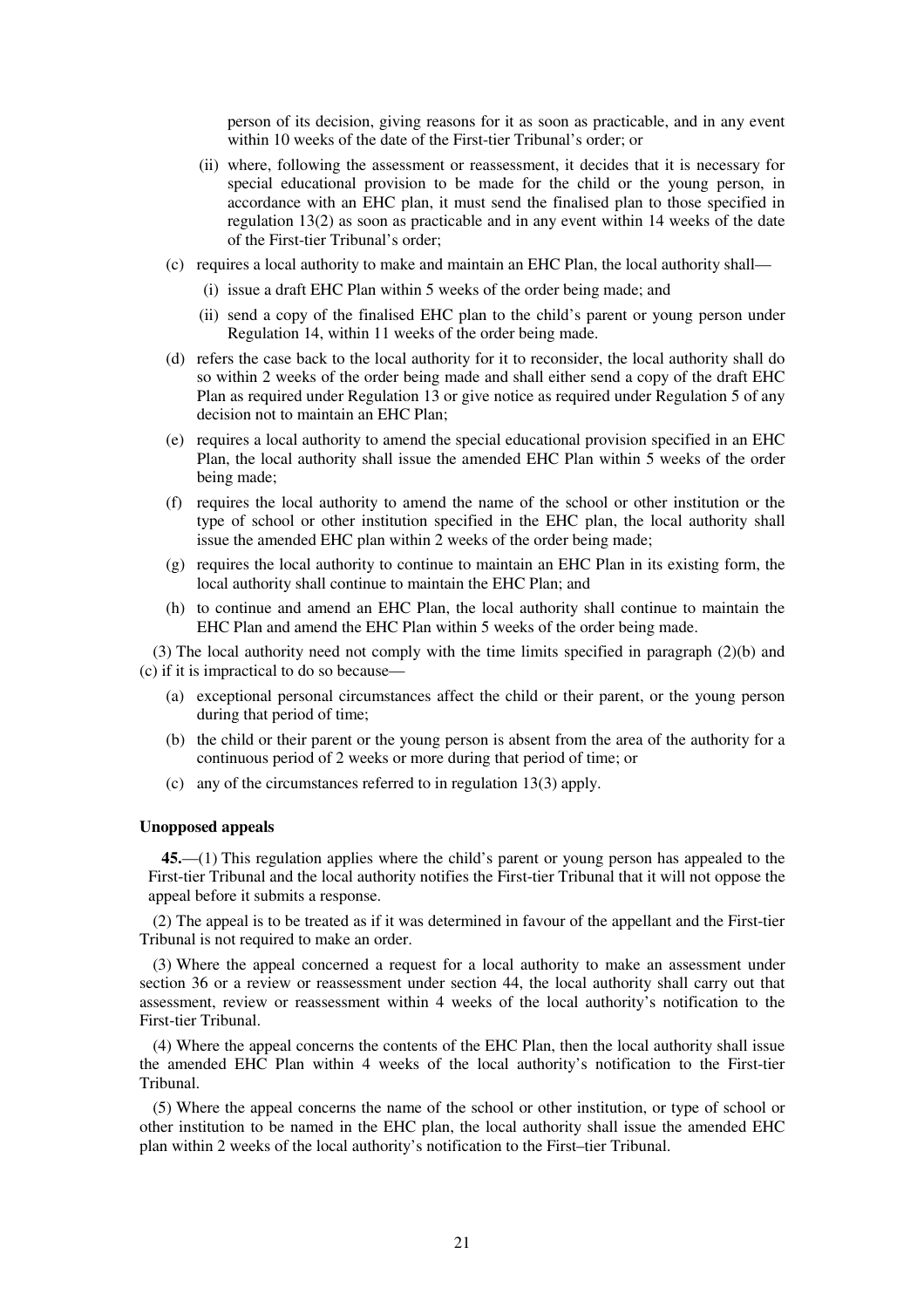(6) Where the appeal concerns the refusal of the local authority to make an EHC Plan, then the local authority will arrange to make an EHC Plan within 5 weeks of the local authority's notification to the First-tier Tribunal.

(7) The local authority need not comply with the time limits specified in paragraphs (3), (4) or (6) if it is impractical to do so because—

- (a) exceptional personal circumstances affect the child or their parent or the young person during the relevant period;
- (b) the child or their parent or the young person are absent from the area of the local authority for a continuous period of not less than 2 weeks during the relevant period; or
- (c) any of the circumstances referred to in regulation 13(3) apply.

#### *Miscellaneous provisions*

#### **Academic year**

**46.**—(1) For the purposes of section 46 of the Act, an academic year is the period of twelve months which ends—

- (a) in relation to a young person attending an institution within the further education sector on  $31<sup>st</sup>$  July;
- (b) in relation to a young person receiving apprenticeship training, on the date that that apprenticeship training finishes, or on the day before the young person attains the age of 26 if earlier;
- (c) in all other cases, on the day that the young person's course of education or training is scheduled to end, or on the day before the young person attains the age of 26 if earlier.

(2) In this regulation 'apprenticeship training' has the same meaning as in section 83(5) of the Apprenticeships, Skills, Children and Learning Act 2009(**a**).

#### **Disclosure of EHC plans in relation to higher education**

**47.** When a young person is intending to undertake a course of higher education, the local authority must disclose a copy of that young person's EHC plan to—

- (a) any person in connection with the young person's application for a disabled student's allowance in accordance with chapter 3 of part 5 of the Education (Student Support) Regulations 2011(**b**); and
- (b) the principal (or equivalent position) of the institution at which it has been confirmed that the young person has a place to undertake a course of higher education,

within 15 working days of being asked to do so by the young person.

#### **Remaining in a special school or special post-16 institution without an EHC plan**

**48.**—(1) Where a child or young person has been admitted to a special school or special post-16 institution for the purposes of an EHC needs assessment, he or she may remain at that school or post-16 institution—

- (a) for a period of ten school or institution days after the local authority serves a notice under section 36(9) of the Act informing the child's parent or the young person that it does not propose to make an EHC plan; or
- (b) until an EHC plan is finalised.

<sup>(</sup>**a**) 2009 c.22

<sup>(</sup>**b**) S.I.2011/1986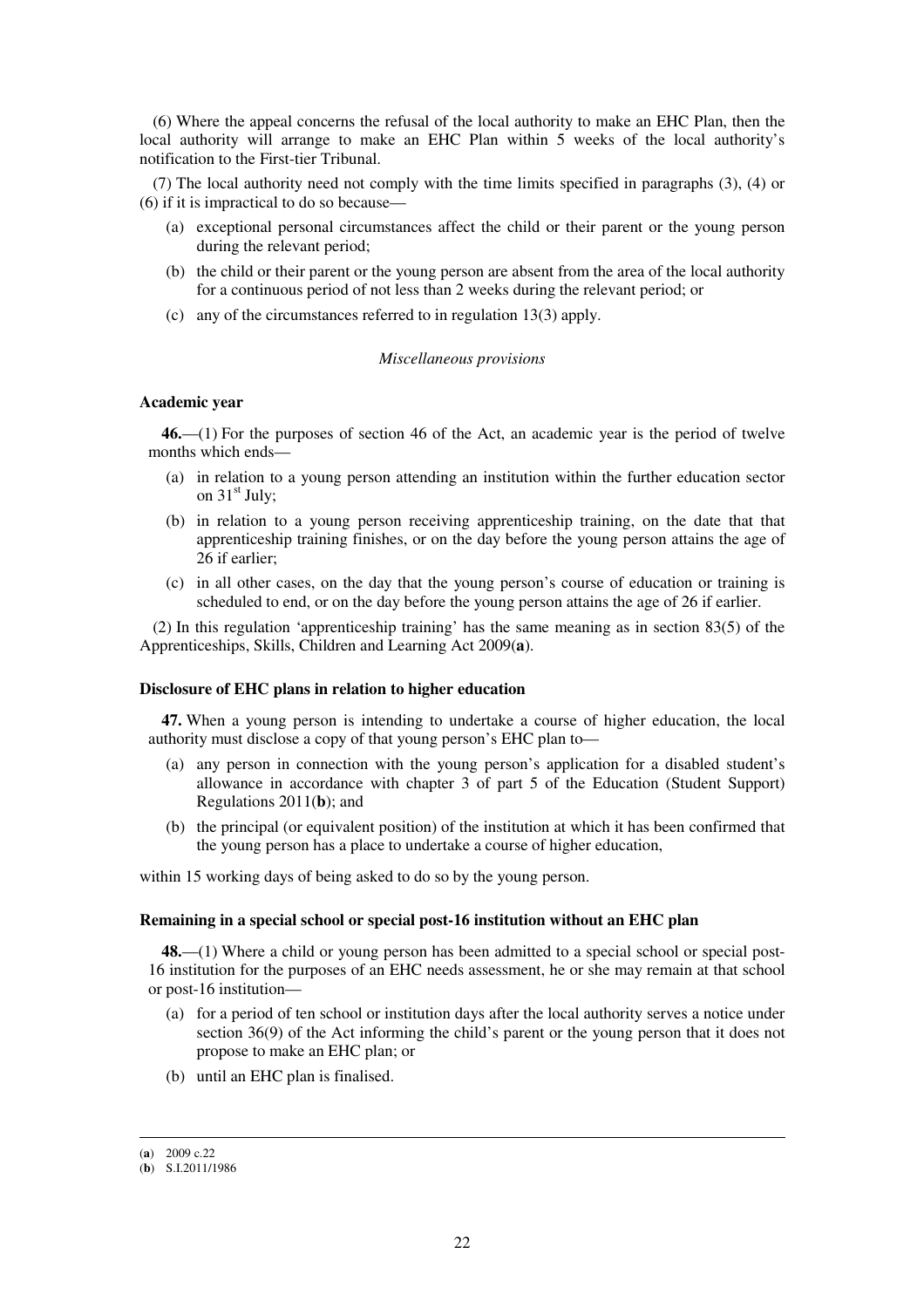(2) In this regulation "school or institution day" means a day on which the school or post-16 institution is open to admit students.

# PART 3

## Duties on schools

## *Special Educational Needs Co-ordinators*

#### **Prescribed qualifications and experience of SENCOs**

**49.**—(1) The appropriate authority of a relevant school must ensure that the SENCO appointed under section 67(2) of the Act meets all of the requirements in either paragraph (2) or (3).

(2) The requirements in this paragraph are that the SENCO—

- (a) is a qualified teacher;
- (b) if required to complete an induction period under regulations made under section 135A of the Education Act 2002(**a**), has satisfactorily completed such an induction period; and
- (c) is working as a teacher at the school.

(3) The requirement in this paragraph is that the SENCO is the head teacher or acting head teacher (or equivalent in the case of an Academy school) of the school.

(4) Where a person becomes the SENCO at a relevant school after  $1<sup>st</sup>$  September 2009, and has not previously been the SENCO at that or any other relevant school for a total period of more than twelve months, the appropriate authority of the school must ensure that, if the person is the SENCO at the school at any time after the third anniversary of the date on which that person becomes a SENCO, that person holds the qualification, mentioned in paragraph (5).

(5) The qualification referred to in paragraph (4) is a postgraduate qualification in special educational needs co-ordination, for the time being known as "The National Award for Special Educational Needs Co-ordination", awarded by a recognised body.

(6) For the purposes of paragraph (5), a recognised body is a body designated by the Secretary of State by order made under section 216(1) of the Education Reform Act 1988(**b**);

#### **Appropriate authority functions and duties relating to the SENCO**

**50.**—(1) The appropriate authority of a relevant school must determine the role of the SENCO in relation to the leadership and management of the school.

(2) The appropriate authority of a relevant school must determine the functions of the SENCO in addition to those under section  $67(2)$  of the Act and monitor the effectiveness of the SENCO in undertaking those responsibilities.

(3) The functions referred to in paragraph (1) may include the carrying out, or arranging for the carrying out, of the following tasks—

- (a) in relation to each of the registered pupils who the SENCO considers may have special educational needs, informing a parent of the pupil that this may be the case as soon as is reasonably practicable;
- (b) in relation to each of the registered pupils who have special educational needs—
	- (i) identifying the pupil's special educational needs, and co-ordinating the making of special educational provision which meets those needs,
	- (ii) monitoring the effectiveness of any special educational provision made,
	- (iii) securing relevant services for the pupil where necessary,

<sup>(</sup>**a**) 2002 c.32. Section 135A was inserted by section 9 of the Education Act 2011 (c.21)

<sup>(</sup>**b**) 1988 c.40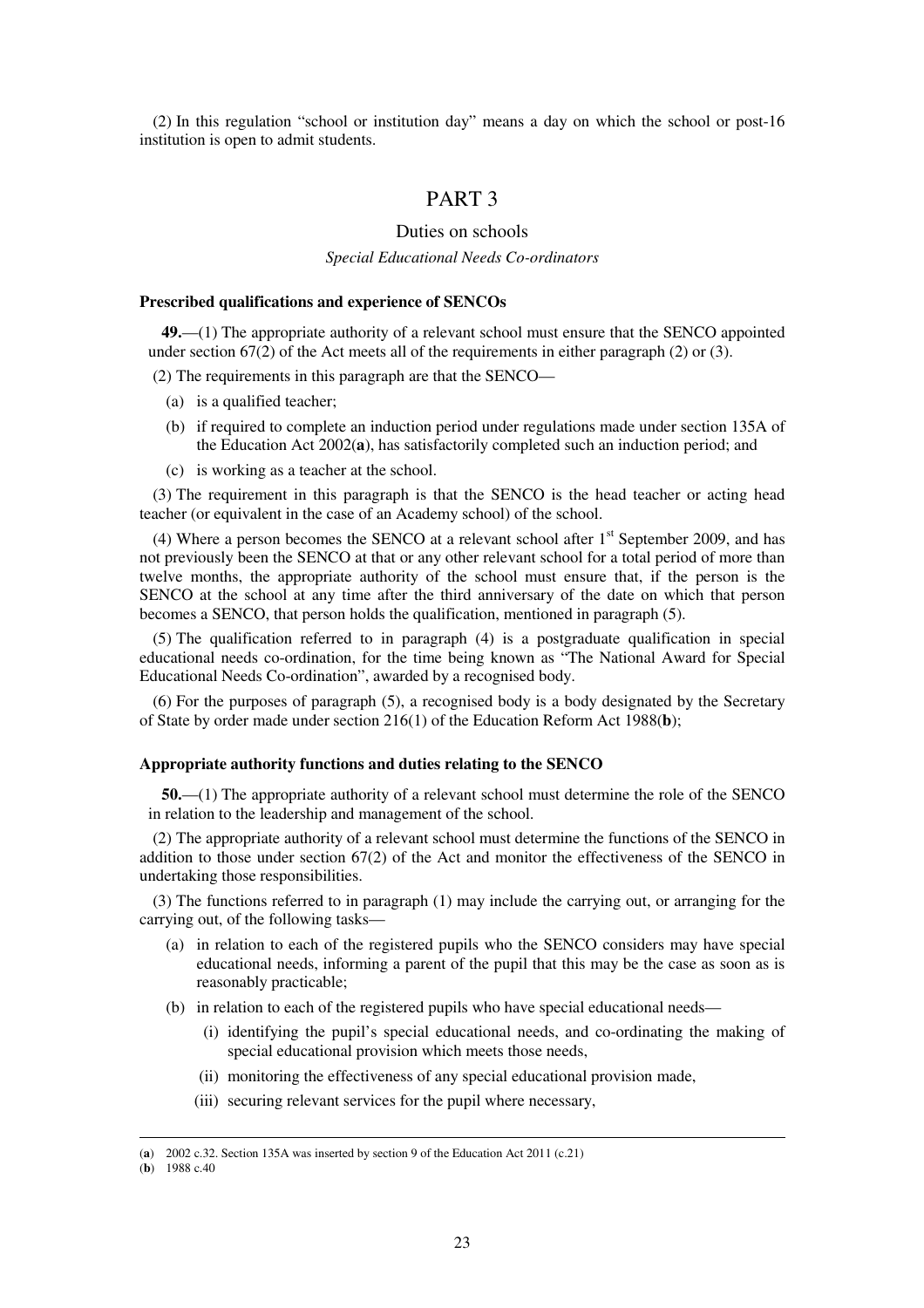- (iv) ensuring that records of the pupil's special educational needs and the special educational provision made are maintained and kept up to date,
- (v) liaising with and providing information to a parent of the pupil on a regular basis about that pupil's special educational needs and the special educational provision being made,
- (vi) ensuring that, where the pupil transfers to another school or educational institution, all relevant information about the pupil's special educational needs and the special educational provision made is conveyed to the appropriate authority or (as the case may be) the proprietor of that school or institution, and
- (vii) promoting the pupil's inclusion in the school community and access to the school's curriculum, facilities and extra-curricular activities;
- (c) selecting, supervising and training learning support assistants who work with pupils with special educational needs;
- (d) advising teachers at the school about differentiated teaching methods appropriate for individual pupils with special educational needs;
- (e) contributing to in-service training for teachers at the school to assist them to carry out the tasks referred to in paragraph (b); and
- (f) preparing and reviewing the information required to be published by the appropriate authority pursuant to regulation 51, the objectives of the appropriate authority in making provision for special educational needs, and the special educational needs policy referred to in paragraph 3 of Schedule 1 to these Regulations.
- (4) For the purposes of paragraph  $(2)(b)(iii)$  "relevant services" means—
	- (a) special educational provision, or advice or assistance in relation to such provision or its management; and
	- (b) the assessment of special educational needs, or advice or assistance in relation to such needs or in relation to the management of pupils with such needs.

#### *SEN information report*

#### **Prescribed information that must be included in SEN information report**

**51.** For the purpose of section 69(3)(a) of the Act the SEN information which the governing body or proprietor of every maintained school, maintained nursery school and Academy school (other than a special school that is established in a hospital) must include in a report containing SEN information is set out in Schedule 1.

#### **Manner of publication of report**

**52.** The governing body or proprietor of the school must publish on the school's website its report containing SEN information.

# PART 4

# Local Offer

#### **Information to be included in the local offer**

**53.** A local authority must include the information in Schedule 2 when it publishes its local offer.

#### **Consultation**

**54.**—(1) When preparing and reviewing its local offer, a local authority must consult the following persons in its area—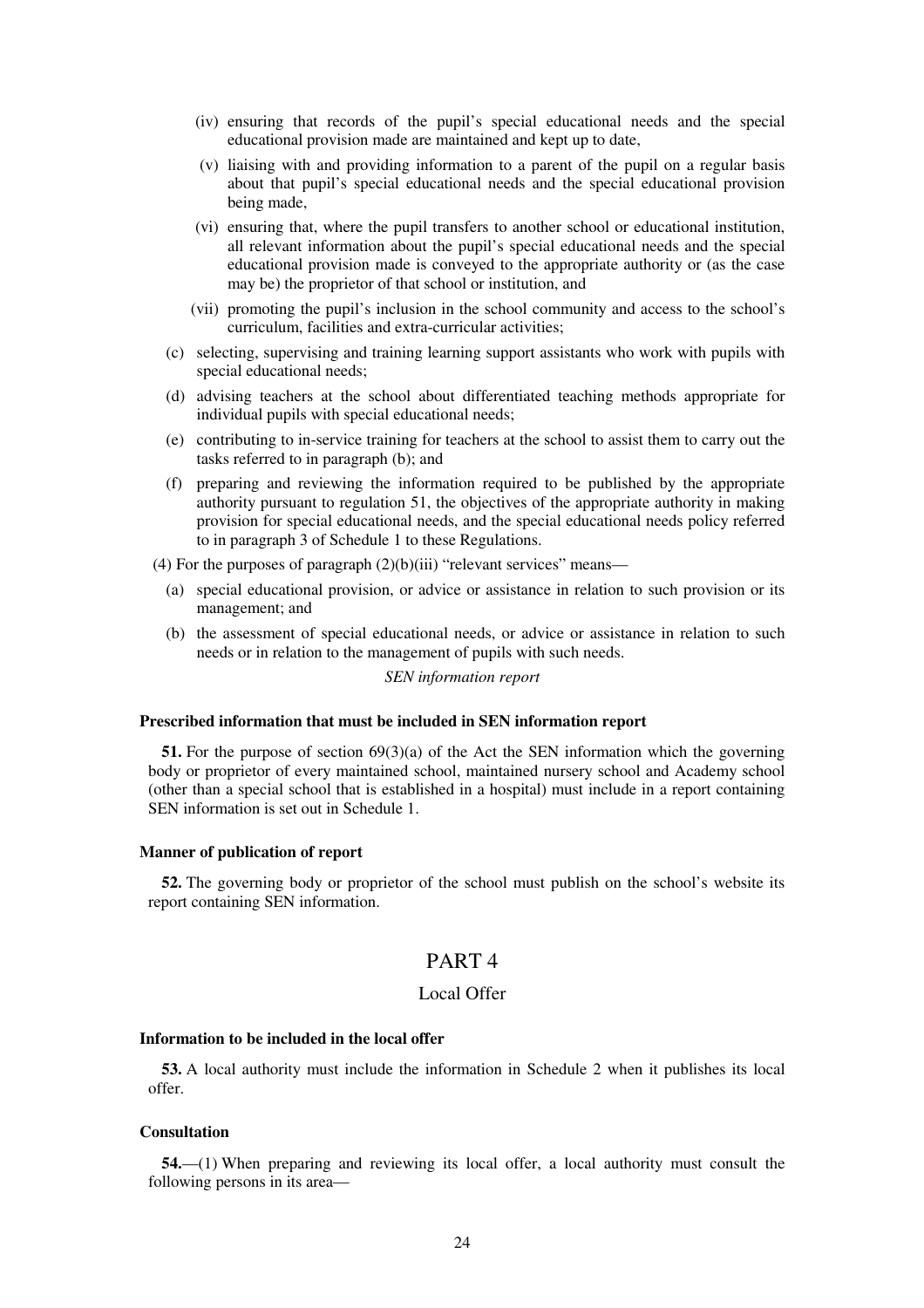- (a) children and young people with special educational needs and the parents of children with special educational needs;
- (b) children and young people with a disability, and the parents of children with a disability;
- (c) the governing bodies of maintained schools and maintained nursery schools;
- (d) the proprietors of Academies(**a**);
- (e) the governing bodies, proprietors or principals of post-16 institutions;
- (f) the governing bodies of non-maintained special schools;
- (g) the management committees of pupil referral units;
- (h) the advisory boards of children's centres;
- (i) the providers of relevant early years education;
- (j) the youth offending teams that the authority thinks have functions in relation to children or young people for whom it is responsible;
- (k) any other person that makes special educational provision for a child or young person for whom it is responsible and those who provide advice in relation to making that provision;
- (l) persons who make provision to assist children and young people in preparation for adulthood and independent living;
- (m) its officers who—
	- (i) exercise the authority's functions relating to education or training;
	- (ii) exercise the authority's social services functions for children or young people with special educational needs or a disability;
	- (iii) so far as they are not officers within paragraph (i) or (ii), exercise the authority's functions relating to provision to assist children and young people in preparation for adulthood and independent living; and
- (n) such other persons as it thinks appropriate.
- (2) When preparing and reviewing its local offer, a local authority must also consult—
	- (a) the National Health Service Commissioning Board;
	- (b) any clinical commissioning group—
		- (i) whose area coincides with, or falls wholly or partly within, the local authority's area, or
		- (ii) which exercises functions in relation to children or young people for whom the authority is responsible;
	- (c) any NHS trust or NHS foundation trust which provides services in the authority's area, or which exercises functions in relation to children or young people for whom the authority is responsible;
	- (d) any local Health Board which exercises functions in relation to children or young people for whom the authority is responsible;
	- (e) any health and wellbeing board established under section 194 of the Health and Social Care Act 2012(**b**) which exercises functions in relation to children or young people for whom the authority is responsible.

(3) When preparing and reviewing its local offer, a local authority must also consult any bodies specified in paragraphs  $(1)(b)$  to  $(k)$  and  $(m)$  that are not in the local authority's area, but which the local authority thinks are or are likely to either—

- (a) be attended by children or young people for whom it is responsible; or
- (b) have functions in relation to children or young people for whom it is responsible.

<sup>(</sup>**a**) An academy has the same meaning as in section 1(10) of the Academies Act 2010

<sup>(</sup>**b**) 2012 c.7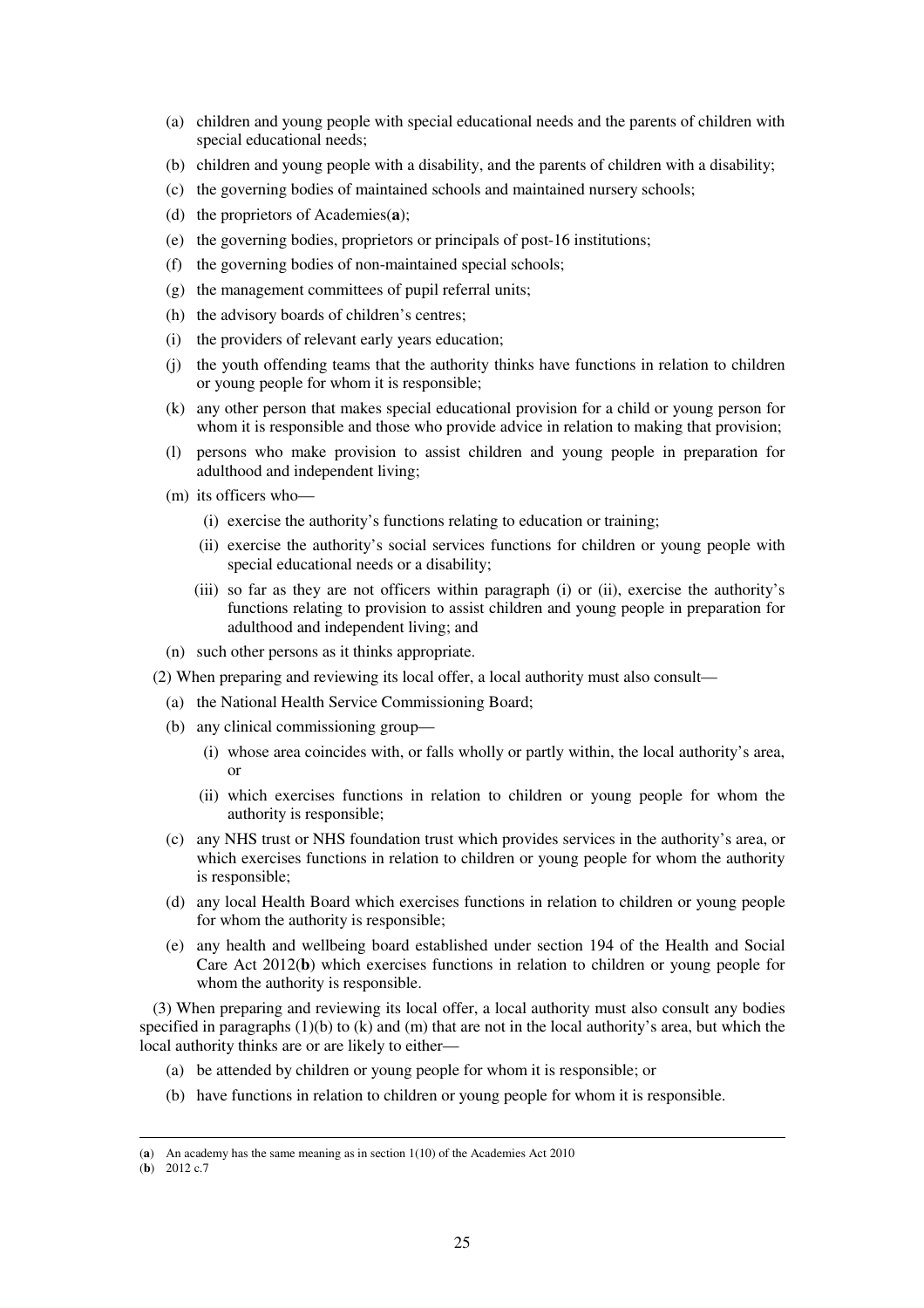### **Involvement of children, their parents and young people in preparation and review of local offer.**

**55.** A local authority must consult children and young people with special educational needs or a disability and the parents of children with special educational needs or a disability in their area about—

- (a) the services children and young people with special educational needs or a disability require:
- (b) how the information in the local offer is to be set out when published;
- (c) how the information in the local offer will be available for those people without access to the Internet;
- (d) how the information in the local offer will be accessible to those with special educational needs or a disability;
- (e) how they can provide comments on the local offer.

## **Publication of comments on the local offer**

**56.**—(1) A local authority must seek from children and young people with special educational needs or a disability, and the parents of children with special educational needs or a disability comments on-

- (a) the content of its local offer, including the quality of the provision that is included and any provision that is not included;
- (b) the accessibility of the information contained in its local offer; and
- (c) how the local offer has been developed or reviewed, including how those children, parents and young people have been involved in the development and review of the local offer.

(2) Subject to paragraph (3), a local authority must publish comments received by or on behalf of those people in accordance with paragraph (1), and its response to those comments (including details of any action the authority intends to take) on its website, with the local offer.

(3) Comments received and the local authority's response must be published at least annually, and must be in a form that does not enable any individual to be identified.

(4) The local authority is not required to publish or respond to any comments which—

- (a) it considers to be vexatious; or
- (b) relate to services provided to a particular individual.

#### **Manner of publication**

**57.** A local authority must—

- (a) publish its local offer by placing it on their website;
- (b) publish its arrangements for enabling—
	- (i) people without access to the Internet; and
	- (ii) different groups, including people with special educational needs or a disability, to obtain a copy of the offer; and
- (c) publish how those people identified in paragraph (b) can provide comments on the local offer.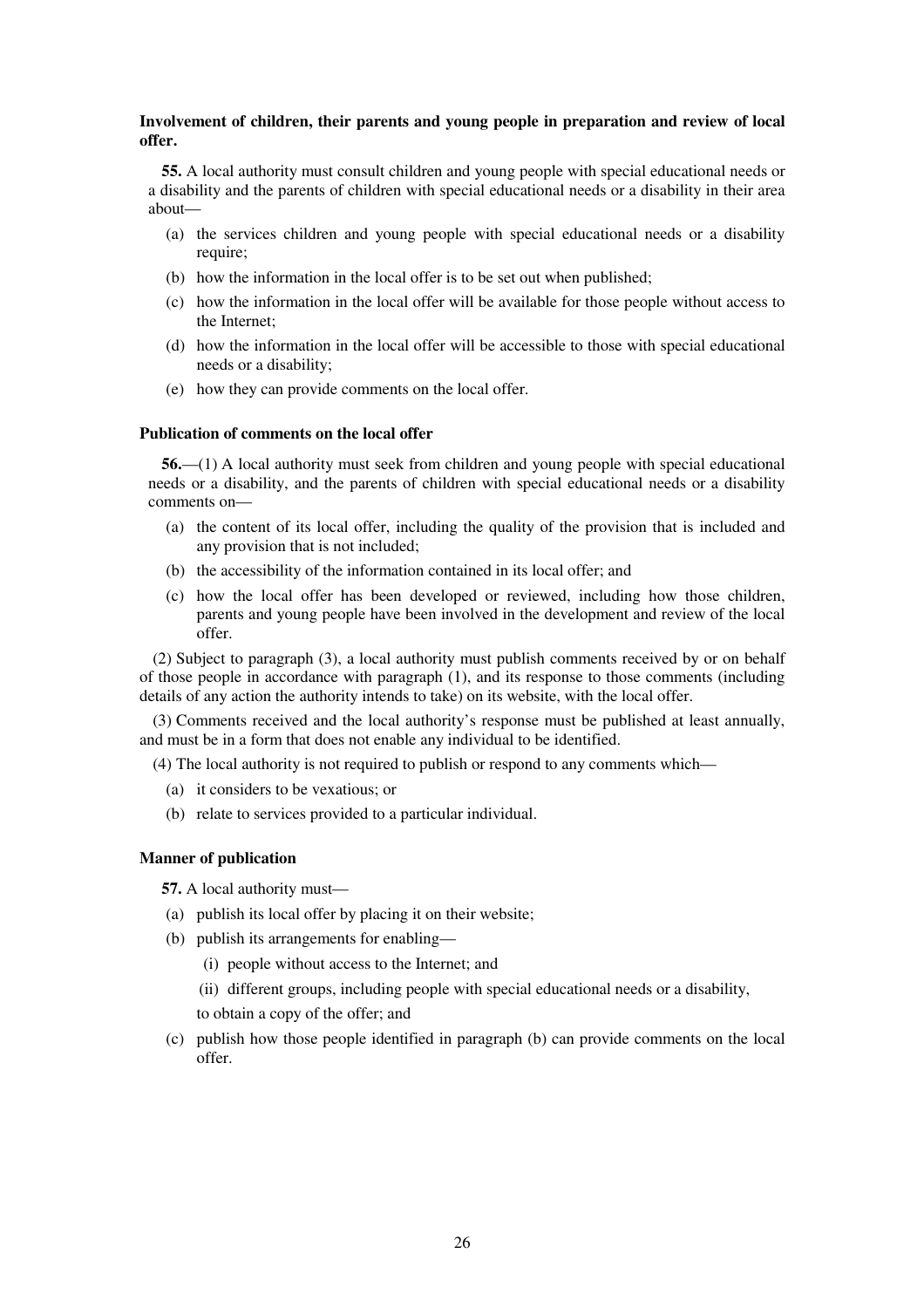# PART 5

### Approval of independent special schools and special post-16 institutions

#### **Types of special post-16 institution that may be approved**

**58.** The Secretary of State may approve a special post-16 institution under section 41 of the Act where it is not—

- (a) an institution within the further education sector;
- (b) a 16 to19 Academy(**a**);
- (c) maintained by a local authority.

#### **Matters to be taken into account in deciding to give approval**

**59.**—(1) The Secretary of State may take into account the following matters when deciding whether to give approval to a special post 16 institution, an independent educational institution or an independent school—

- (a) evidence relating to the financial viability of the institution;
- (b) the proportion of children and young people attending the institution who have an EHC plan (or a statement of special educational needs or learning difficulty assessment); and
- (c) reports relating to the institution by Her Majesty's Chief Inspector of Education, Children's Services and Skills, the Care Quality Commission(**b**), and any inspectorate which inspects independent schools in accordance with an agreement with the Secretary of State or which is approved by the Secretary of State under section 106 of the Education and Skills Act 2008(**c**).

(2) Where reports referred to in paragraph 1(c) are not available, the Secretary of State may consider such other evidence as the Secretary of State considers appropriate in relation to the quality of the educational provision at the institution or school concerned.

#### **Matters to be taken into account in deciding to withdraw approval**

**60.** The Secretary of State may take into account the following matters when deciding whether to withdraw approval—

- (a) the matters identified in regulation 59(1); and
- (b) any serious concerns about the institution received from a local authority or a child or young person attending the institution or from any other person.

#### **Procedure when the Secretary of State decides to withdraw approval**

**61.**—(1) When the Secretary of State decides to withdraw the approval of an institution, the Secretary of State must notify the proprietor of the institution of that decision.

(2) The Secretary of State must also notify all local authorities in England of that decision.

(3) The decision will take effect 28 days after that notification is given, and shall remove the institution from the list published in accordance with regulation 62 on the date that the decision takes effect.

<sup>(</sup>**a**) 16 to19 Academy has the same meaning as section 1B of the Academies Act 2010. Section 1B was inserted by section 53(7) of the 2011 Act

<sup>(</sup>**b**) The Care Quality Commission was established under section 1 of the Health and Social Care Act 2008 (c.14)

<sup>(</sup>**c**) 2008 c.25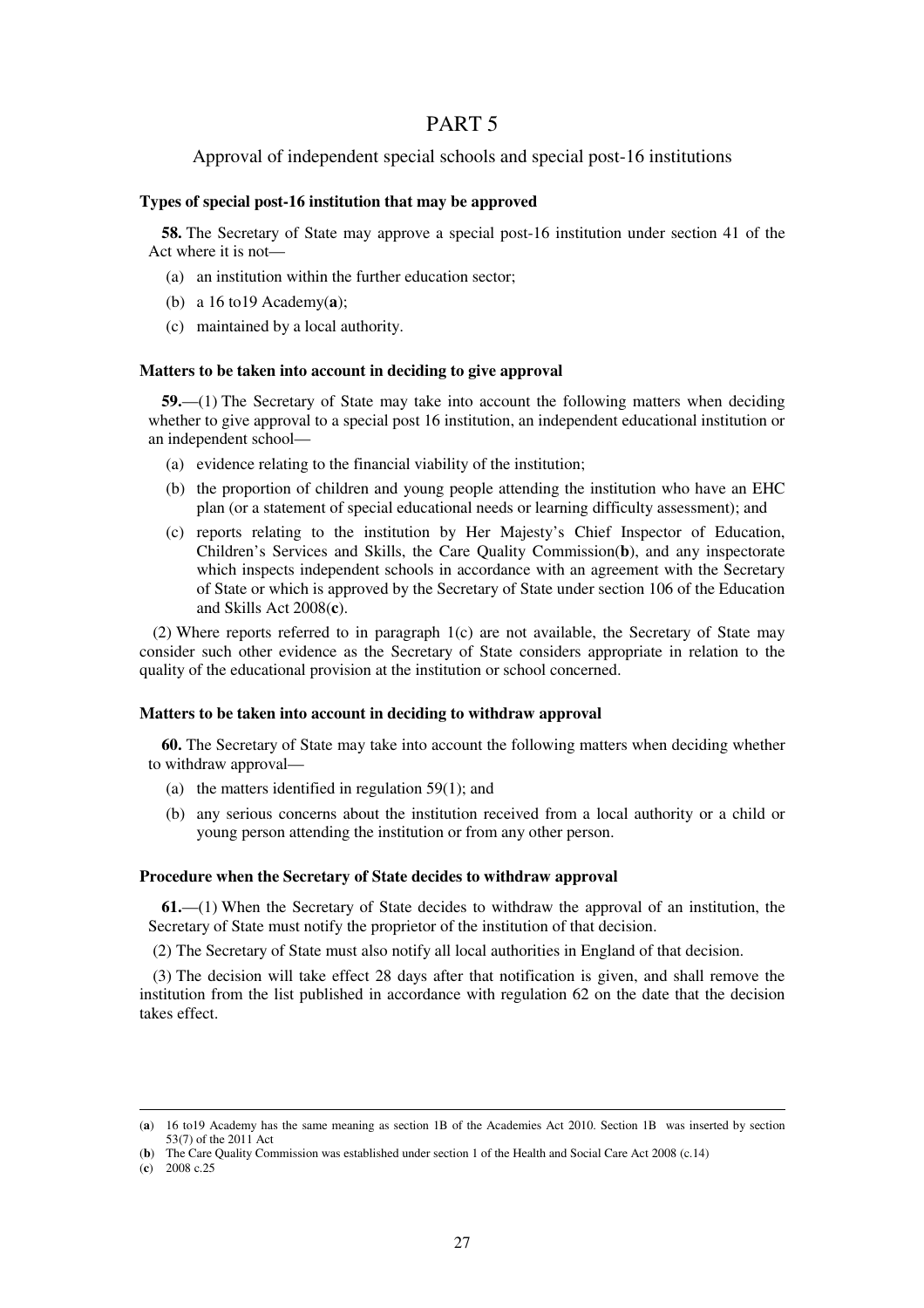#### **Publication of list of approved institutions**

**62.** The Secretary of State must publish a list of all institutions that have been approved, and have not had that approval withdrawn, on the Internet.

# PART 6

## Parents and young people lacking capacity

#### **Where a child's parent lacks capacity**

**63.** In a case where a child's parent lacks capacity at the relevant time references in—

- (a) Part 3 of the Act, and
- (b) these regulations, except the references in regulation  $6(1)(b)(iv)$  and paragraph 15(b) of Schedule 2,

to a child's parent or the parent of a detained person who is a child are to be read as references to a representative of the parent.

#### **Where a young person lacks capacity**

**64.**—(1) In a case where a young person lacks capacity at the relevant time—

- (a) references to a young person in the provisions of Part 3 of the Act listed in Part 1 of Schedule 3 are to be read as references to both the young person and the alternative person;
- (b) references to a young person or a detained person who is a young person in the provisions of Part 3 of the Act listed in Part 2 of Schedule 3 are to be read as references to the alternative person instead of the young person; and
- (c) references to a young person in these regulations listed in Part 3 of Schedule 3 are to be read as references to both the young person and the alternative person; and
- (d) references to a young person in these regulations listed in Part 4 of Schedule 3 are to be read as references to the alternative person instead of the young person.

(2) For the purposes of this regulation, "the alternative person" means—

- (a) a representative of the young person;
- (b) the young person's parent, where the young person does not have a representative;
- (c) a representative of the young person's parent, where the young person's parent also lacks capacity at the relevant time and the young person does not have a representative.

#### **Mental Capacity Act 2005**

**65.** Regulations 63 and 64 have effect in spite of section  $27(1)(g)$  of the Mental Capacity Act 2005(**a**).

<u>.</u>

*Edward Timpson* Parliamentary Under Secretary of State 4th June 2014 **Department for Education** 

<sup>(</sup>**a**) 2005 c.9 Section 27(1)(g) does not permit decisions on discharging parental responsibilities in matters not relating to a child's property to be made on a person's behalf.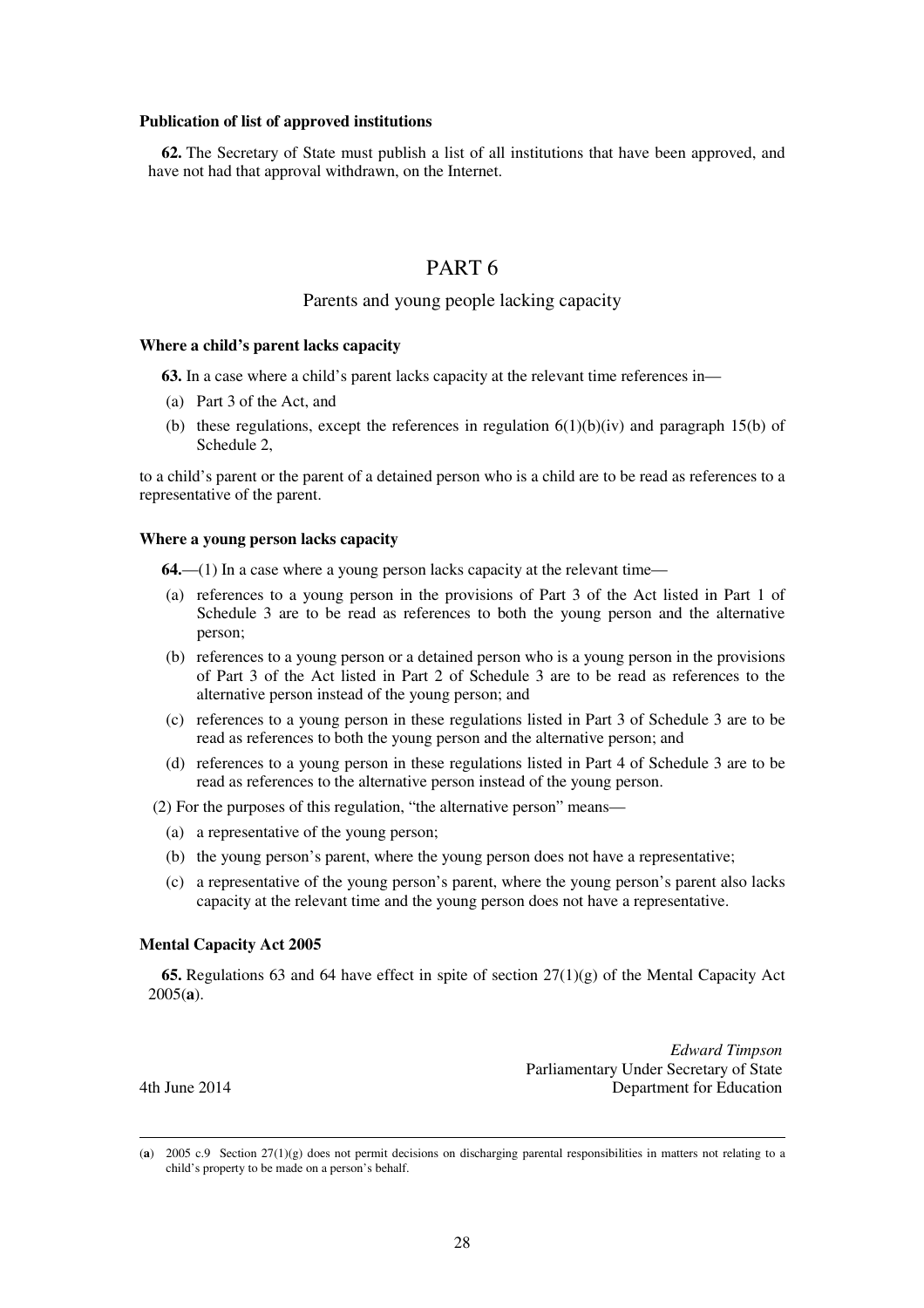# SCHEDULE 1 Regulation 51

# Information to be included in the SEN information report

**1.** The kinds of special educational needs for which provision is made at the school.

**2.** Information, in relation to mainstream schools and maintained nursery schools, about the school's policies for the identification and assessment of pupils with special educational needs.

**3.** Information about the school's policies for making provision for pupils with special educational needs whether or not pupils have EHC Plans, including—

- (a) how the school evaluates the effectiveness of its provision for such pupils;
- (b) the school's arrangements for assessing and reviewing the progress of pupils with special educational needs;
- (c) the school's approach to teaching pupils with special educational needs;
- (d) how the school adapts the curriculum and learning environment for pupils with special educational needs;
- (e) additional support for learning that is available to pupils with special educational needs;
- (f) how the school enables pupils with special educational needs to engage in the activities of the school (including physical activities) together with children who do not have special educational needs; and
- (g) support that is available for improving the emotional, mental and social development of pupils with special educational needs.

**4.** In relation to mainstream schools and maintained nursery schools, the name and contact details of the SEN co-ordinator.

**5.** Information about the expertise and training of staff in relation to children and young people with special educational needs and about how specialist expertise will be secured.

**6.** Information about how equipment and facilities to support children and young people with special educational needs will be secured.

**7.** The arrangements for consulting parents of children with special educational needs about, and involving such parents in, the education of their child.

**8.** The arrangements for consulting young people with special educational needs about, and involving them in, their education.

**9.** Any arrangements made by the governing body or the proprietor relating to the treatment of complaints from parents of pupils with special educational needs concerning the provision made at the school.

**10.** How the governing body involves other bodies, including health and social services bodies, local authority support services and voluntary organisations, in meeting the needs of pupils with special educational needs and in supporting the families of such pupils

**11.** The contact details of support services for the parents of pupils with special educational needs, including those for arrangements made in accordance with section 32.

**12.** The school's arrangements for supporting pupils with special educational needs in a transfer between phases of education or in preparation for adulthood and independent living.

**13.** Information on where the local authority's local offer is published.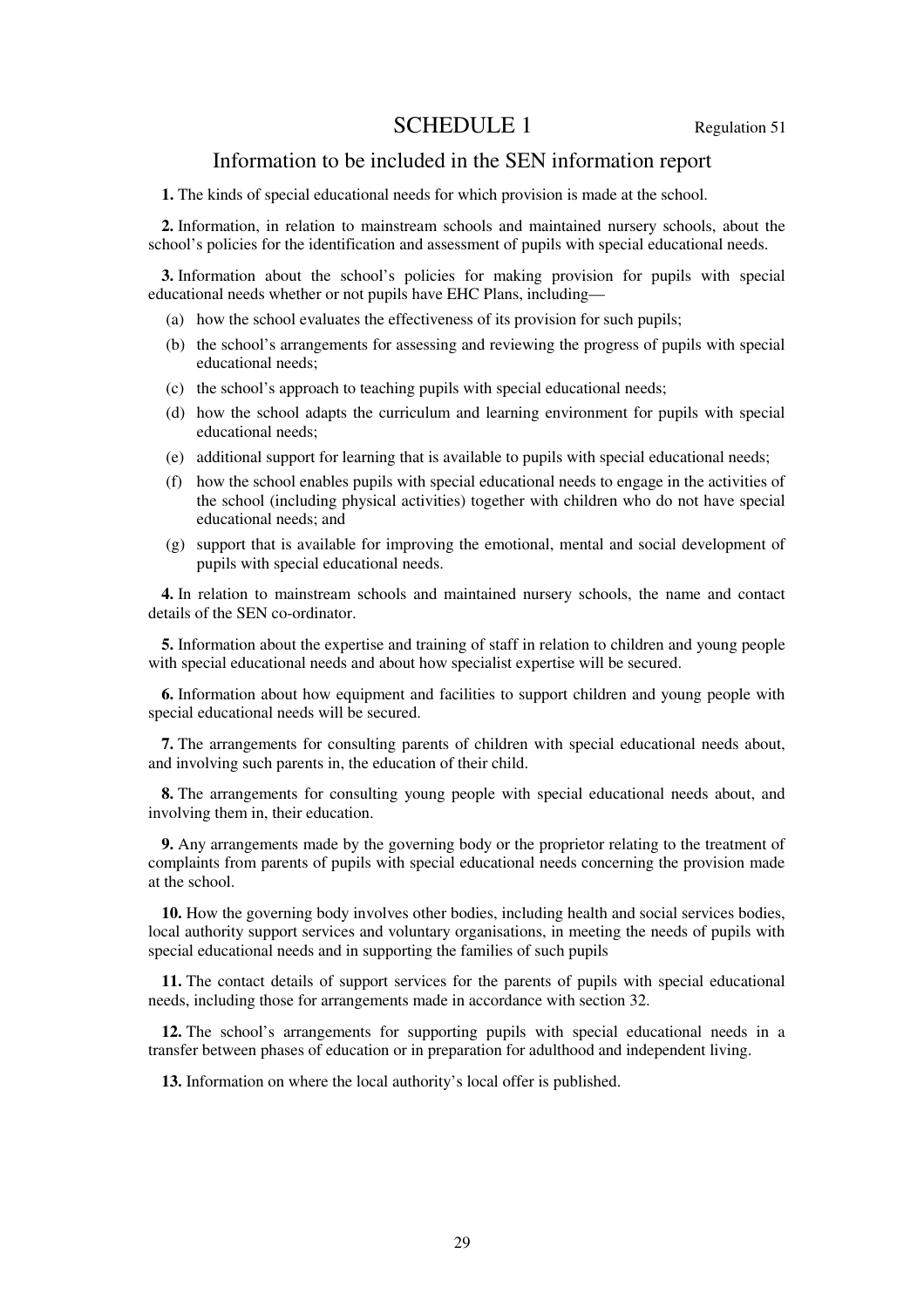# SCHEDULE 2 Regulation 53

# Information to be published by a local authority in its local offer

**1.** The special educational provision and training provision which the local authority expects to be available in its area for children and young people in its area who have special educational needs or a disability by—

- (a) providers of relevant early years education;
- (b) maintained schools, including provision made available in any separate unit;
- (c) Academies, including provision made available in any separate unit;
- (d) non-maintained special schools;
- (e) post-16 institutions;
- (f) institutions approved under section 41 of the Act;
- (g) pupil referral units; and
- (h) persons commissioned by the local authority to support children and young people with special educational needs or a disability.

**2.** The special educational provision and training provision the local authority expects to be made outside its area by persons specified in sub-paragraphs (a) to (g) of paragraph 1 for children and young people in its area with special educational needs or a disability.

**3.** The information in paragraphs 1 and 2 must include information about—

- (a) the special educational provision and training provision provided for children and young people with special educational needs or a disability by mainstream schools and mainstream post-16 institutions including any support provided in relation to learning or the curriculum;
- (b) the special educational provision and training provision provided by special schools and special post-16 institutions, and those approved under section 41 of the Act;
- (c) the special educational provision and training provision secured by the local authority in mainstream schools, mainstream post-16 institutions, pupil referral units and alternative provision Academies for children and young people with special educational needs or a disability; and
- (d) the arrangements the local authority has for funding children and young people with special educational needs including any agreements about how any of the persons specified in paragraph 1 will use any budget that has been delegated to that person by the local authority.

**4.** The arrangements the persons specified in paragraphs 1 and 2 have for—

- (a) identifying the particular special educational needs of children and young people;
- (b) consulting with parents of children with special educational needs or a disability and with young people with special educational needs or a disability;
- (c) securing the services, provision and equipment required by children and young people with special educational needs or a disability; and
- (d) supporting children and young people with special educational needs or a disability in a transfer between phases of education and transfers from one post-16 institution to another, and in preparation for adulthood and independent living.

**5.** Information, in relation to the persons specified in paragraphs 1 and 2, about-

- (a) their approach to teaching of children and young people with special educational needs;
- (b) how they adapt the curriculum and the learning environment for children and young people with special educational needs or a disability;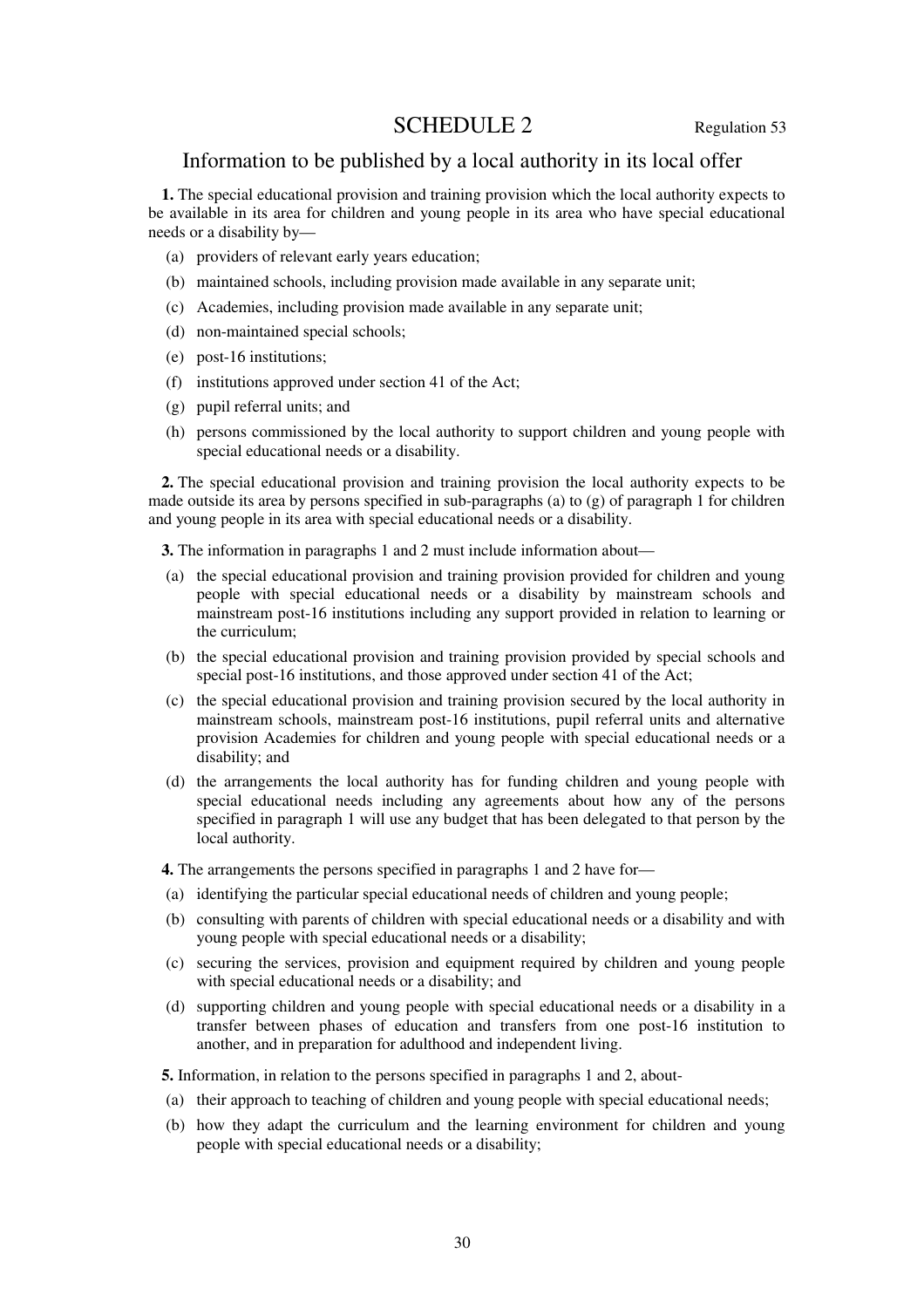- (c) the additional learning support available to children and young people with special educational needs;
- (d) how the progress towards any of the outcomes identified for children and young people with special educational needs will be assessed and reviewed, including information about how those children, their parents and young people will take part in any assessment and review;
- (e) how the effectiveness of special educational provision and training provision will be assessed and evaluated, including information about how children, their parents and young people will take part in any assessment and evaluation;
- (f) how facilities that are available can be accessed by children and young people with special educational needs or a disability;
- (g) what activities (including physical activities) are available for children and young people with special educational needs or a disability in addition to the curriculum;
- (h) what support is available for children and young people with special educational needs or a disability;
- (i) how expertise in supporting children and young people with special educational needs or a disability is secured for teaching staff and others working with those children and young people;
- (j) how the emotional, mental and social development of children and young people with special educational needs or a disability will be supported and improved.

**6.** Where further information about the bodies specified in paragraphs 1 and 2, including the information required by section 69 of the Act, can be obtained.

**7.** Where the strategy prepared by the local authority under paragraph 1 of Schedule 10 to the Equality Act 2010(**a**) can be obtained.

**8.** Special educational provision and training provision the local authority expects to be made in relation to young people with special educational needs or a disability who have entered into an apprenticeship agreement within the meaning of section 32(1) of the Apprenticeships, Skills, Children and Learning Act 2009.

**9.** Special educational provision and training provision the local authority expects to be made by providers of training in its area, and outside its area for young people in its area with special educational needs or a disability.

**10.** Provision available in the local authority's area to assist children and young people with special educational needs or a disability in preparation for adulthood and independent living.

**11.** Information about support available to young people with special educational needs or a disability receiving higher education, including any disabled student's allowance available under chapter 3 of Part 5 of the Education (Student Support) Regulations 2011(**b**).

**12.** Health care provision for children and young people with special educational needs or a disability that is additional to or different from that which is available to all children and young people in the area, including—

- (a) services for relevant early years providers, schools and post-16 institutions to assist them in supporting children and young people with medical conditions, and
- (b) arrangements for making those services which are available to all children and young people in the area accessible to children and young people with special educational needs or a disability.

<sup>(</sup>**a**) 2010 c.15

<sup>(</sup>**b**) SI 2011/1986, as amended by the Education (Student Fees, Awards and Support) (Amendment) Regulations 2012[SI 2012/1628] and Education (Student Support and European University Institute) (Amendment) Regulations 2013[SI 2013/1728]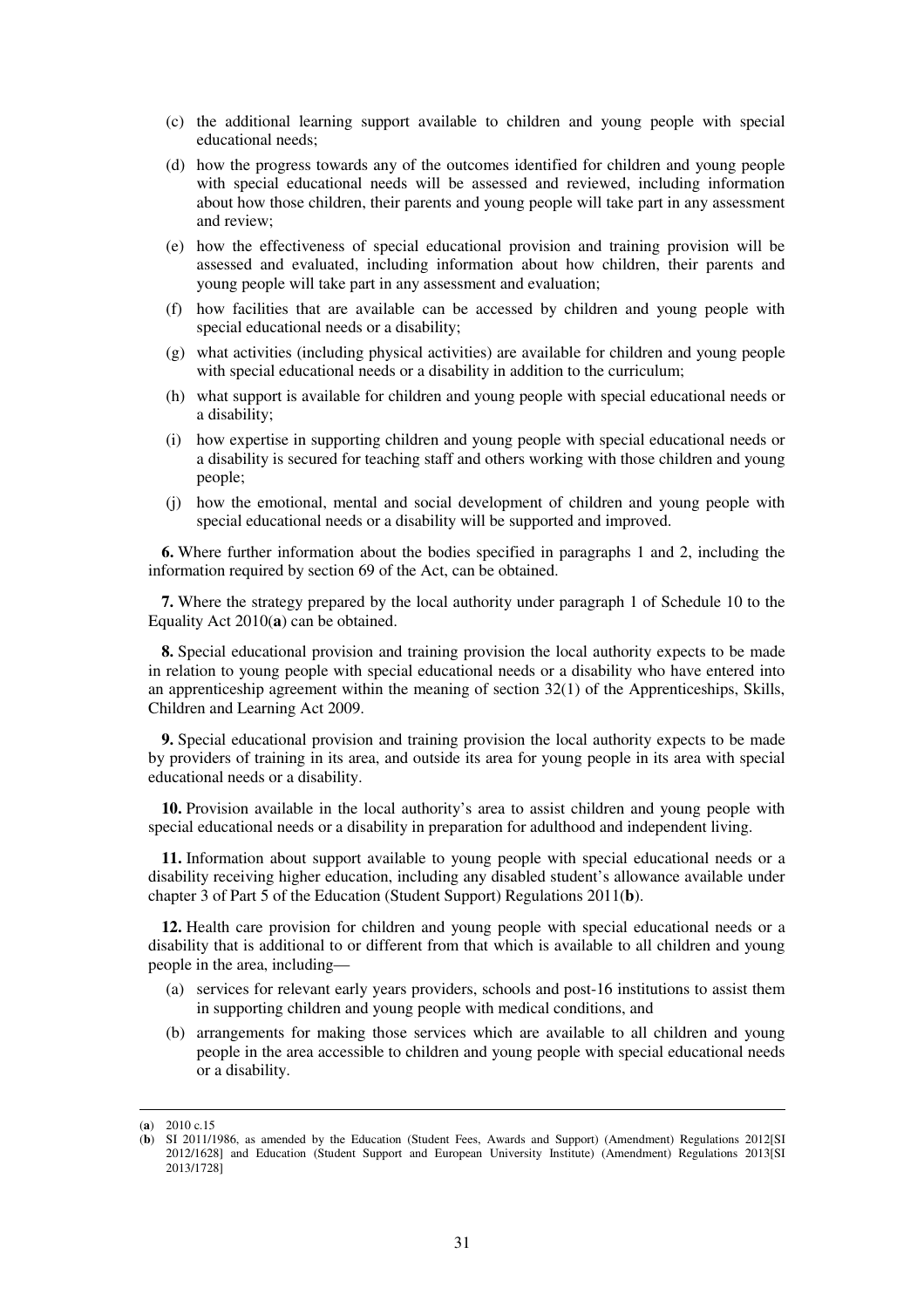**13.** Social care provision for children and young people with special educational needs or a disability and their families including—

- (a) services provided in accordance with section 17 of the Children Act 1989;
- (b) the arrangements for supporting young people when moving from receiving services for children to receiving services for adults;
- (c) support for young people in planning and obtaining support to assist with independent living;
- (d) information and advice services made available in accordance with section 4 of the Care Act 2014(**a**).

**14.** Transport arrangements for children and young people with special educational needs or a disability to get to and from school or post-16 institution, or other institution in which they are receiving special educational provision or training provision including—

- (a) arrangements for specialist transport;
- (b) arrangements for free or subsidised transport;
- (c) support available in relation to the cost of transport, whether from the local authority or otherwise.

**15.** Sources of information, advice and support in the local authority's area for children and young people with special educational needs or a disability and their families including information—

- (a) provided in accordance with section 32 of the Act;
- (b) about forums for parents and carers of children and young people with special educational needs or a disability;
- (c) about support groups for children and young people with special educational needs or a disability and their families;
- (d) about childcare for children with special educational needs or a disability;
- (e) about leisure activities for children and young people with special educational needs or a disability and their families;
- (f) about persons who can provide further support, information and advice for children and young people with special educational needs or a disability and their families.

**16.** The procedure for making a complaint about provision mentioned in section 30(2) of the Act.

**17.** The procedure for making a complaint about any provision or service set out in the local offer.

**18.** Information about any criteria that must be satisfied before any provision or service set out in the local offer can be provided.

**19.** Information about how to request an EHC needs assessment, and the availability of personal budgets.

**20.** Information on where the list of institutions approved under section 41 of the Act is published.

**21.** Arrangements for notifying parents and young people of their right to appeal a decision of the local authority to the Tribunal.

**22.** Arrangements for mediation made in accordance with section 53 or 54 of the Act.

<sup>(</sup>**a**) 2014 c.23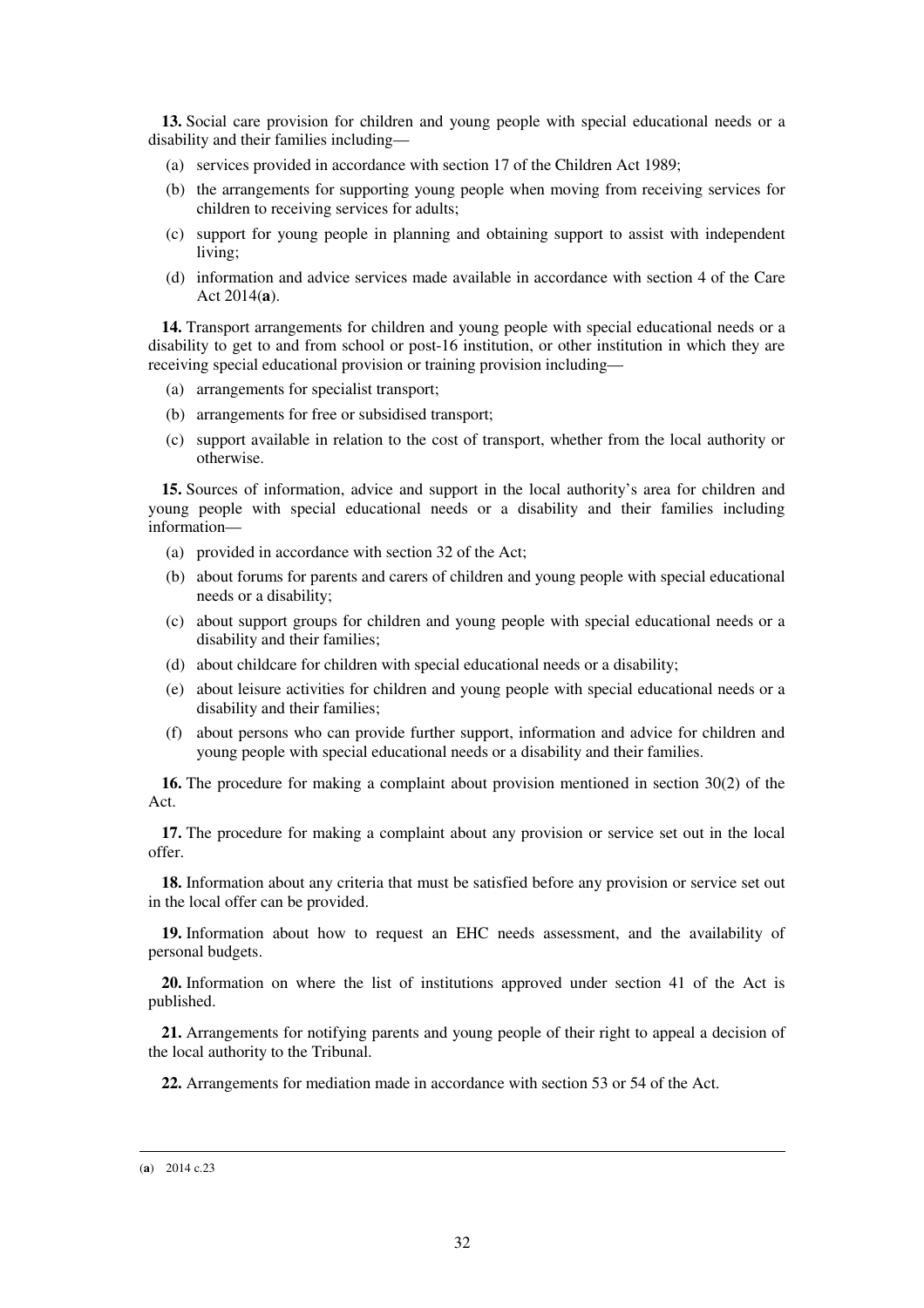**23.** Arrangements for the resolution of disagreements made in accordance with section 57 of the Act.

# SCHEDULE 3

**PART 1** Regulation  $64(1)(a)$ 

References to a young person in the Act that are to be read as references to both a young person and an alternative person

The provisions referred to in regulation  $64(1)(a)$  are—

section  $19(a)$ , (b), (c) and (d) (first reference); section  $27(3)(a)$  and (b); section  $30(6)(a)(i)$  and (ii); section  $30(8)(d)(i)$  and (ii); section 32(1) (first reference) and (2) (first reference); section  $32(3)(c)$ .

PART 2 Regulation  $64(1)(b)$ 

References to a young person in the Act that are to be read as references to an alternative person

The provisions referred to in regulation  $64(1)(b)$  are—

section  $33(2)(a)$ ; section  $34(5)(c)$  and  $(7)(c)$ ; section 36(1) (second reference), (4), (5) (second reference), (7) (opening words and paragraph (b)) and (9) (opening words); section 38(1) (second reference),  $(2)(a)$  and  $(b)$ , and  $(5)$ ; section  $39(8)(a)$ ; section  $40(5)(a)$ ; section  $42(5)$ ; section  $44(2)(a)$  and  $(6)$ ; section 49(1) (second reference), (2) (second reference), (3)(d) and (4)(a); section 51(1) and (3) (opening words); section  $52(2)$ ,  $(3)$  and  $(4)$ ; section 53(1)(a), (3)(a) and (4)(a)(i); section  $54(1)(a)$  and  $(2)(a)$ ; section 55(1), (3), (4) (opening words and (b)) and (5) (both references); section  $56(1)(f)$ ; section  $57(2)(b)$ ,  $(3)(b)$ ,  $(5)(a)$  and  $(8)(b)$ ; section  $61(3)$ ; section 68(2) (first reference); section 70(5) (paragraph (b) of the definition of "appropriate person").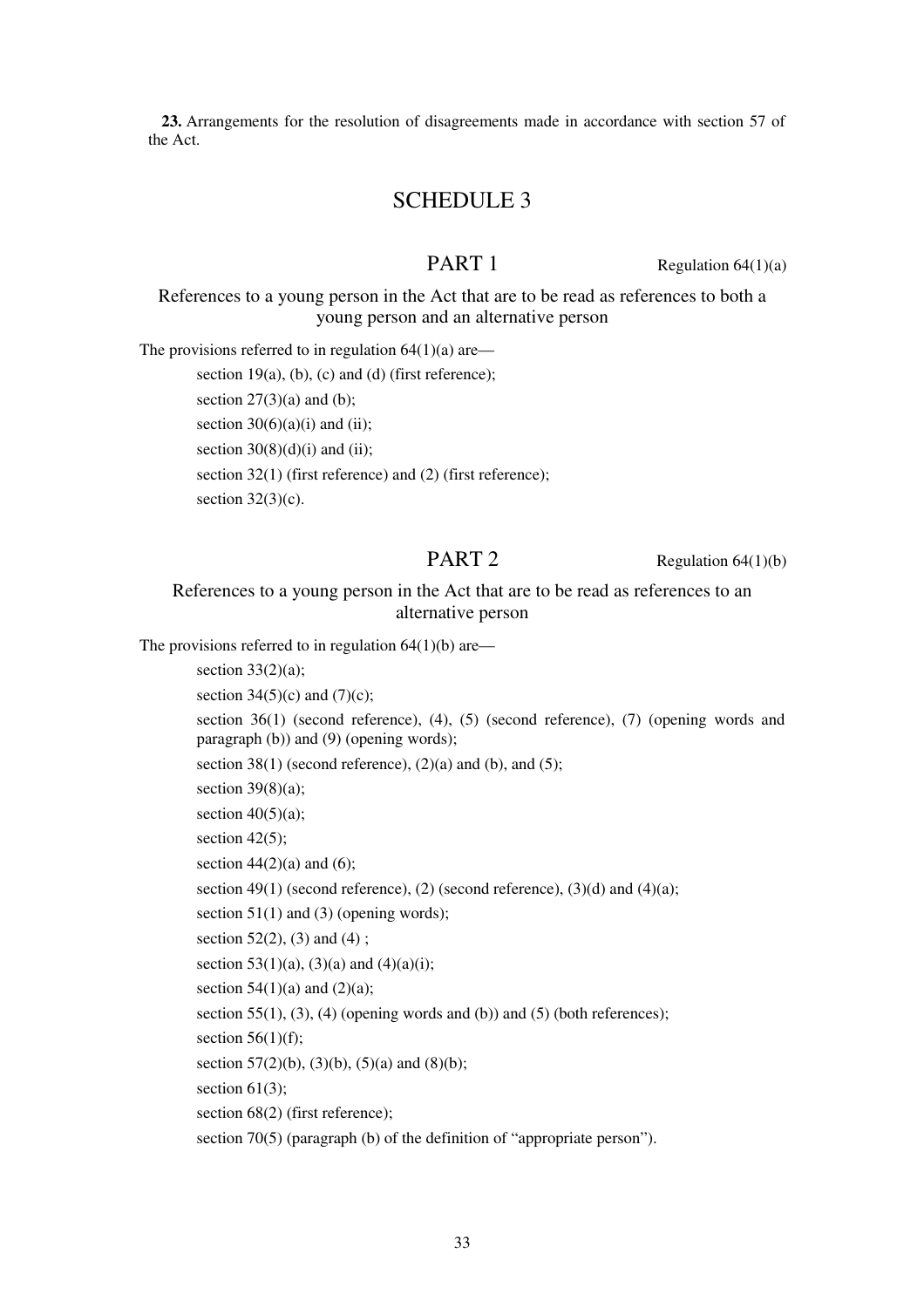References to a young person in the Act that are to be read as references to both a young person and an alternative person

The provisions referred to in regulation  $64(1)(c)$  are—

regulation  $5(4)(c)$  and (d); regulation  $7(a)$ , (b), (d) and (e); regulation  $8(2)(a)$  and  $(b)$ ; regulation  $10(4)(c)$  and (d); regulation  $12(1)(a)$ ; regulation  $17(1)(c)$  (second reference); regulation 19(a); regulation  $27(3)(c)$  and (d) regulation 41(1) (opening words); and the description accompanying 'Travel Costs' regulation  $44(3)(a)$  and (b); regulation  $45(7)(a)$  and (b); regulation  $54(1)(a)$  and  $(b)$ regulation 55(opening words); regulation 56(1) (opening words) and (c); Schedule 2 paragraph 5(d) (second reference) and (e)

**PART 4** Regulation  $64(1)(d)$ 

# References to a young person in the Act that are to be read as references to an alternative person

The provisions referred to in regulation  $64(1)(d)$  are—

regulation 3 (opening words); regulation 4(1) (opening words); regulation 5(1) (opening words) and (3); regulation  $6(1)(a)$  and  $(h)$ ,  $(3)(a)$  and  $(b)$  and  $(4)$ ; regulation 9; regulation 10 (3); regulation  $13(1)$  and  $(2)(a)$ ; regulation 14(2); regulation  $15(3)(b)$ ; regulation 17(1) (second reference in opening words); regulation  $20(2)(a)$ ,  $(10)$ , and  $(11)(second reference in opening words)$ regulation 21(2)(a), (9), and (10)(second reference in opening words); regulation  $22(2)(a)$  and (b),  $(3)(\text{opening words and } (a))$ ,  $(4)$  and  $(5)$  (opening words); regulation 25(1) (first reference); regulation  $27(2)(a)$ ;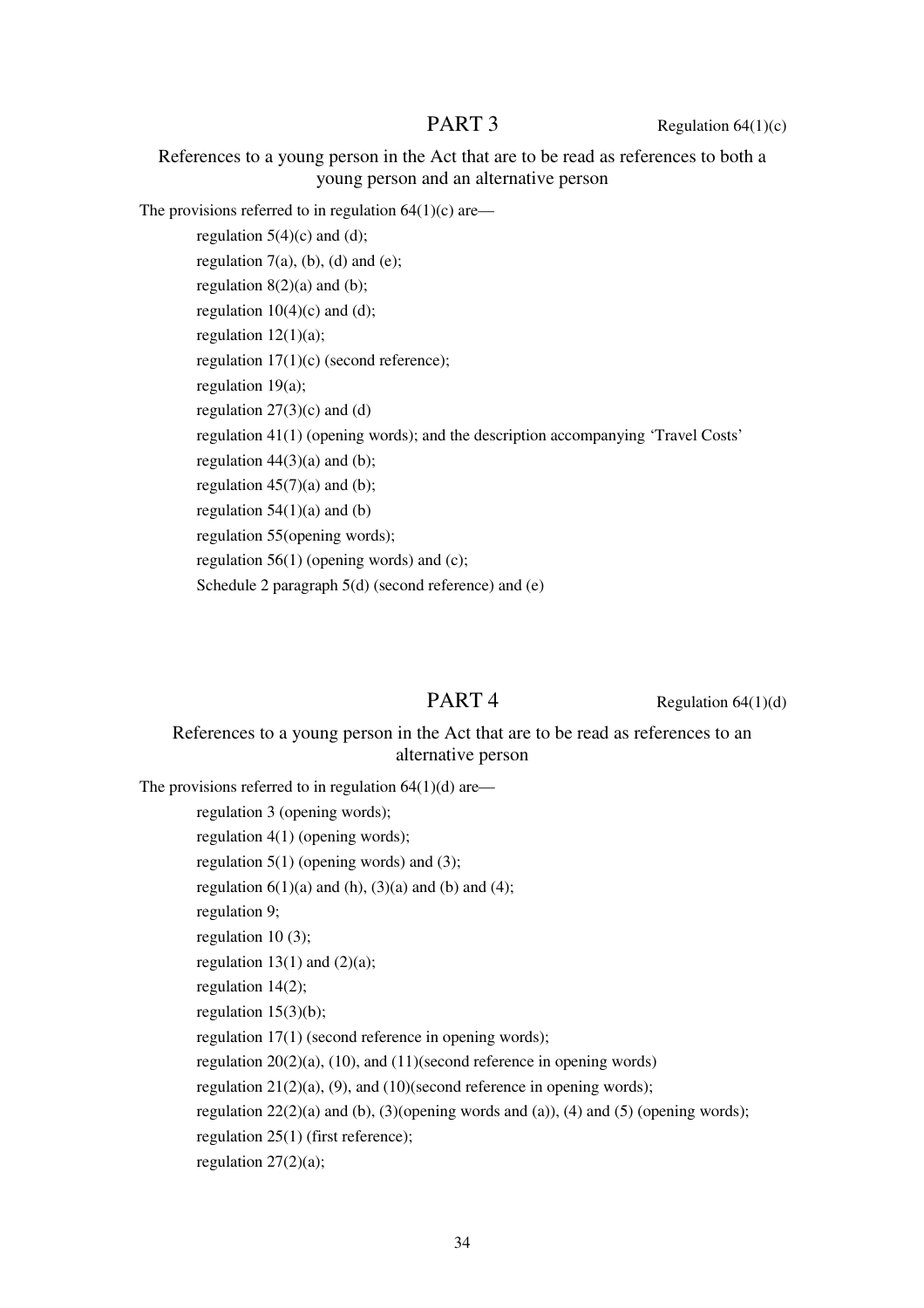regulation  $31(1)(a)$  (first reference) and (b), (2) (second reference) and (3) (opening words); regulation 32; regulation 33; regulation 34; regulation 35; regulation 36; regulation 37; regulation 38(1)(b); regulation 39; regulation 44 (2)(b)(opening words)(i) (second reference); and (2)(c)(ii); regulation 45(1); Schedule 2 paragraph 4(b).

#### **EXPLANATORY NOTE**

#### *(This note is not part of the Regulations)*

These Regulations supplement the procedural framework assessing a child or young person with special educational needs, and the procedure for making, reviewing, amending and ceasing to maintain an EHC plan, set out in Part 3 of the Children and Families Act 2014 ("the Act"). They require local authorities to notify the child's parent or the young person of decisions within certain timescales, as well as notifying them of any right to appeal such decision. (*regulations 3 to 31*).

The Regulations include details of mediation, both where mediation has to be considered before issuing an appeal in the First-tier Tribunal, and where mediation is desired in any other case, and the action local authority and commissioning bodies must take as a result of the mediation (*regulations 32 to 42*).

The Regulations also set out the powers of the First-tier Tribunal and the timescales in which local authorities must comply with orders of the Tribunal (*regulations 43 to 45*).

The Regulations prescribe the period of the academic year, for the purposes of continuing to maintain an EHC plan beyond a young person's  $25<sup>th</sup>$  birthday (*regulation 46*). They also make provision requiring a local authority to disclose an EHC plan to a person in connection with an assessment for a disabled student's allowance in connection with undertaking higher education, and to the higher education institution itself, at the request of the young person (*regulation 47*). They set out the time period in which a child or young person may remain at a special school or post-16 institution when admitted for the purposes of an assessment (*regulation 48*).

The Regulations set out the qualifications and experience that SENCOs must have (*regulation 49*) and details of functions in relation to those SENCOs (*regulation 50*). They also set out details of the information to be included in a school's SEN information report and requirements for publication (*regulations 51 and 52 and schedule 1*).

Provision is made in relation to the local offer. The Regulations set out details of what must be included in the local offer (*regulation 53 and Schedule* 2) and who the local authority must consult about the local offer (*regulations 54 and 55*), as well as requirements in relation to publication (*regulations 56 and 57*).

The Regulations also make provision in relation to approving schools and post-16 institutions under section 41. They set out the type of special post-16 institution that can be approved, and matters to be taken into account when approving such institutions and independent educational institutions and independent schools. They also set out the matters to be taken into account and the